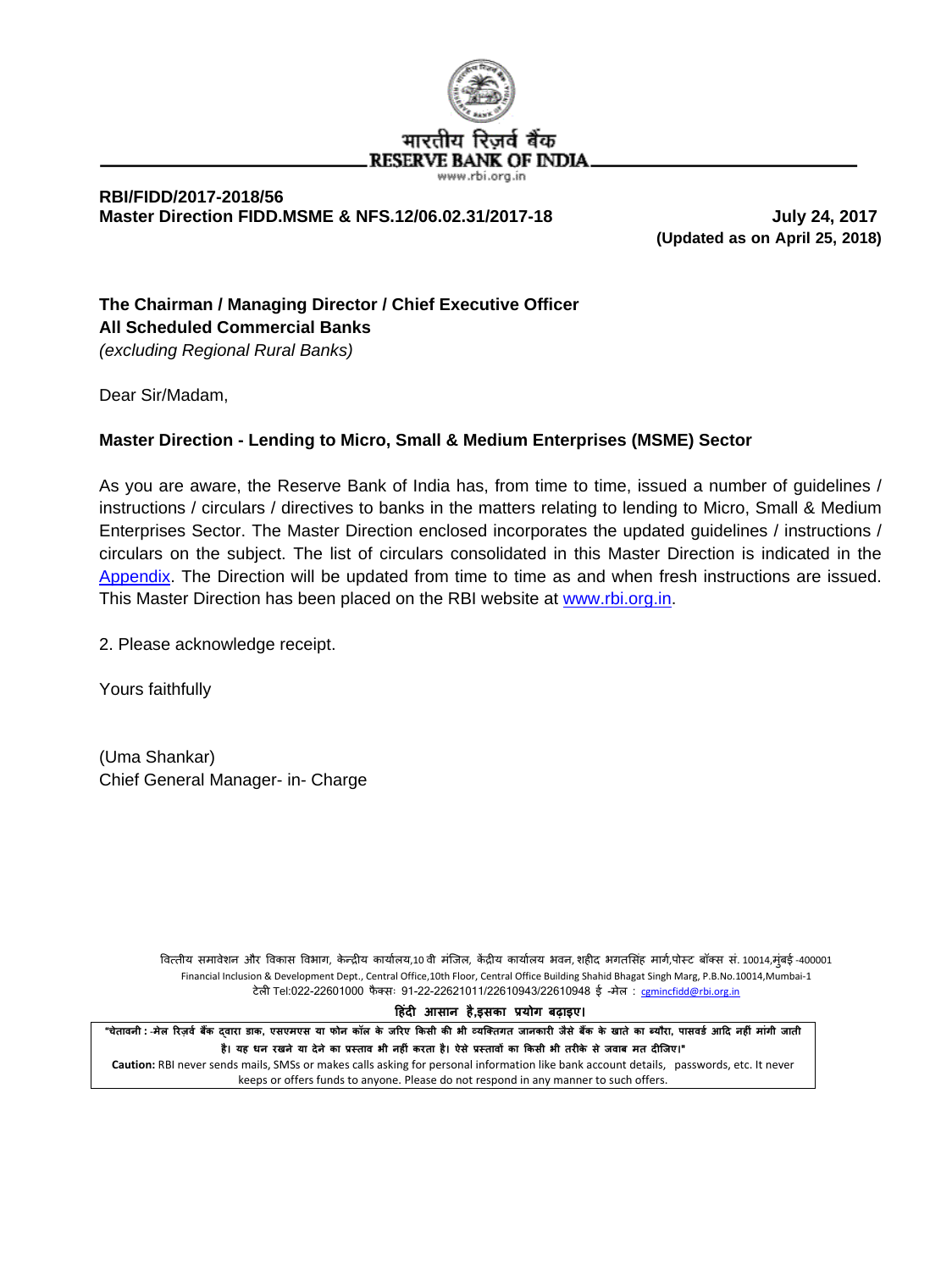# **Master Direction – Reserve Bank of India [Lending to Micro, Small & Medium Enterprises (MSME) Sector] - Directions, 2017**

In exercise of the powers conferred by Sections 21 and 35 A of the Banking Regulation Act, 1949, the Reserve Bank of India, being satisfied that it is necessary and expedient in the public interest to do so, hereby, issues the Directions hereinafter specified.

## **CHAPTER – I**

#### **PRELIMINARY**

#### **1.1 Short Title and Commencement**

(a) These Directions shall be called the Reserve Bank of India [Lending to Micro, Small & Medium Enterprises (MSME) Sector] Directions, 2017.

(b) These Directions shall come into effect on the day they are placed on the official website of the Reserve Bank of India.

## **1.2 Applicability**

The provisions of these Directions shall apply to every Scheduled Commercial Bank {excluding Regional Rural Banks (RRBs)} licensed to operate in India by the Reserve Bank of India.

## **1.3 Definitions/ Clarifications**

In these Directions, unless the context otherwise requires, the terms herein shall bear the meanings assigned to them as below:

(a) The MSMED Act, 2006 means 'Micro, Small and Medium Enterprises Development (MSMED) Act, 2006' as notified by the Government of India on June 16, 2006 and the amendments, if any, carried out therein by the Government of India from time to time.

(b) 'Micro, Small and Medium Enterprises' mean the enterprises as defined in the MSMED Act, 2006 and the amendments, if any, carried out therein by the Government of India from time to time.

(c) 'Manufacturing' and 'Service' Enterprises mean the enterprises as defined in the MSMED Act, 2006 or as notified by the Government of India, Ministry of MSME under the MSMED Act, 2006 from time to time.

(d) 'Priority Sector' means the sectors as defined in Master Direction - Reserve Bank of India (Priority Sector Lending -Targets and Classification) Directions, 2016 dated July 07, 2016 or as modified from time to time.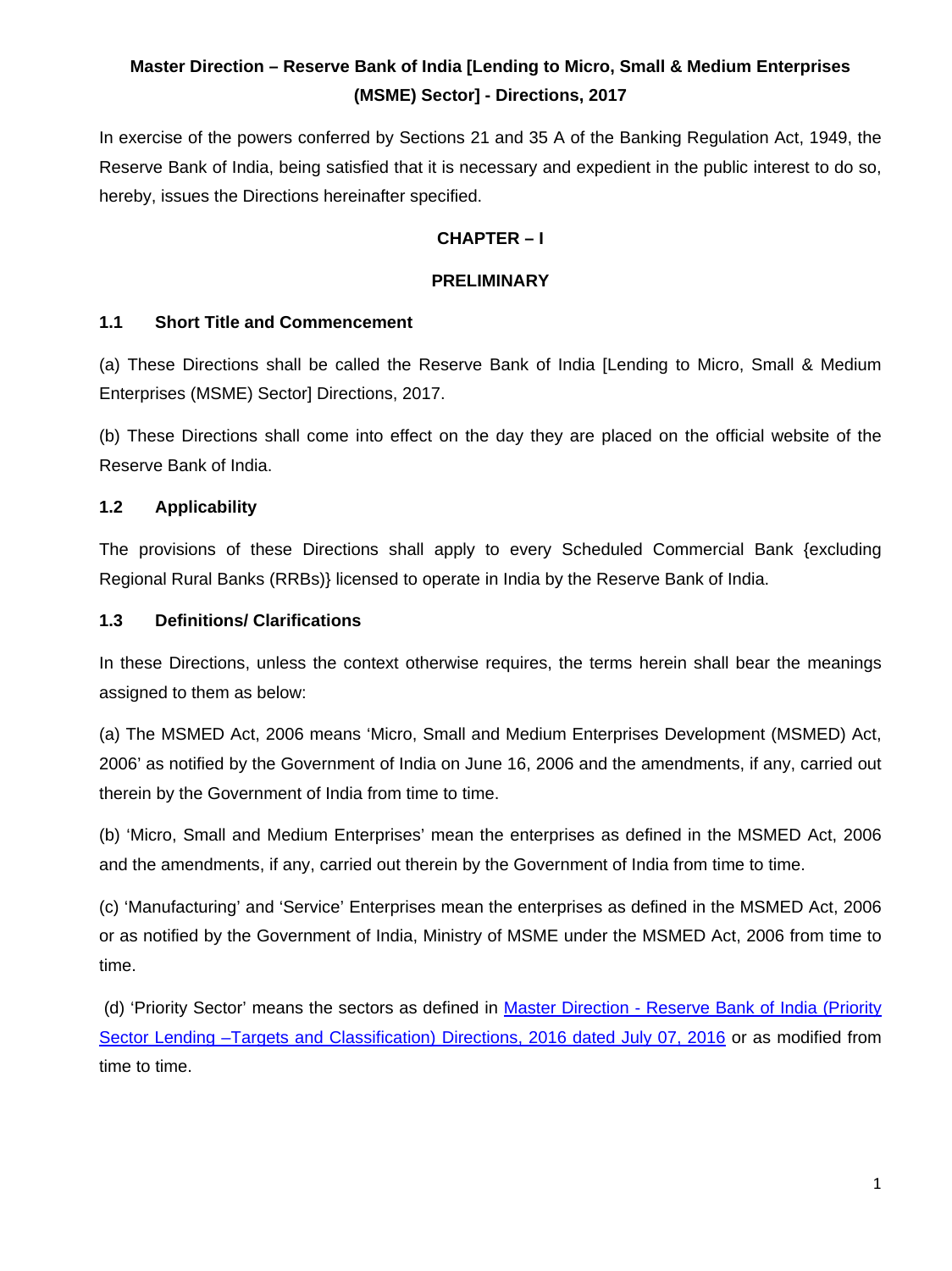(e) 'Adjusted Net Bank Credit (ANBC)' would mean Adjusted Net Bank Credit (ANBC) as defined in Master Direction - Reserve Bank of [India \(Priority Sector Lending–Targets and Classification\)](https://www.rbi.org.in/Scripts/NotificationUser.aspx?Id=10497&Mode=0)  [Directions, 2016 dated July 07, 2016](https://www.rbi.org.in/Scripts/NotificationUser.aspx?Id=10497&Mode=0) or as modified from time to time.

#### **CHAPTER – II**

#### **2 Micro, Small & Medium Enterprises Development (MSMED) Act, 2006**

The Government of India has enacted the Micro, Small and Medium Enterprises Development (MSMED) Act, 2006 and notified the same vide Gazette Notification dated June 16, 2006. With the enactment of MSMED Act 2006, the paradigm shift that has taken place is the inclusion of the services sector in the definition of Micro, Small & Medium enterprises, apart from extending the scope to medium enterprises. The MSMED Act, 2006 has modified the definition of micro, small and medium enterprises engaged in manufacturing or production and providing or rendering of services. The Reserve Bank has notified the changes to all scheduled commercial banks. Further, the definition, as per the Act, has been adopted for purposes of bank credit vide [RBI circular ref. RPCD.PLNFS.](https://www.rbi.org.in/Scripts/NotificationUser.aspx?Id=3391&Mode=0)  [BC.No.63/06.02.31/2006-07 dated April 4, 2007.](https://www.rbi.org.in/Scripts/NotificationUser.aspx?Id=3391&Mode=0)

#### **2.1 Definition of Micro, Small and Medium Enterprises**

**(a) Manufacturing Enterprises i.e.** Subject to the definition in MSMED Act, 2006, manufacturing enterprises would mean enterprises engaged in the manufacture or production of goods as specified below:

(i) A micro enterprise is an enterprise where investment in plant and machinery does not exceed Rs. 25 lakh;

(ii) A small enterprise is an enterprise where the investment in plant and machinery is more than Rs. 25 lakh but does not exceed Rs. 5 crore; and

(iii) A medium enterprise is an enterprise where the investment in plant and machinery is more than Rs.5 crore but does not exceed Rs.10 crore.

In case of the above enterprises, investment in plant and machinery is the original cost excluding land and building and the items specified by the Ministry of Small Scale Industries vide its notification No.S.O. 1722(E) dated October 5, 2006 [\(Annex I\)](#page-15-0).

**(b) Service Enterprises i.e.** Enterprises engaged in providing or rendering of services and whose investment in equipment (original cost excluding land and building and furniture, fittings and other items not directly related to the service rendered or as may be notified under the MSMED Act, 2006) as specified below:

(i) A micro enterprise is an enterprise where the investment in equipment does not exceed Rs. 10 lakh;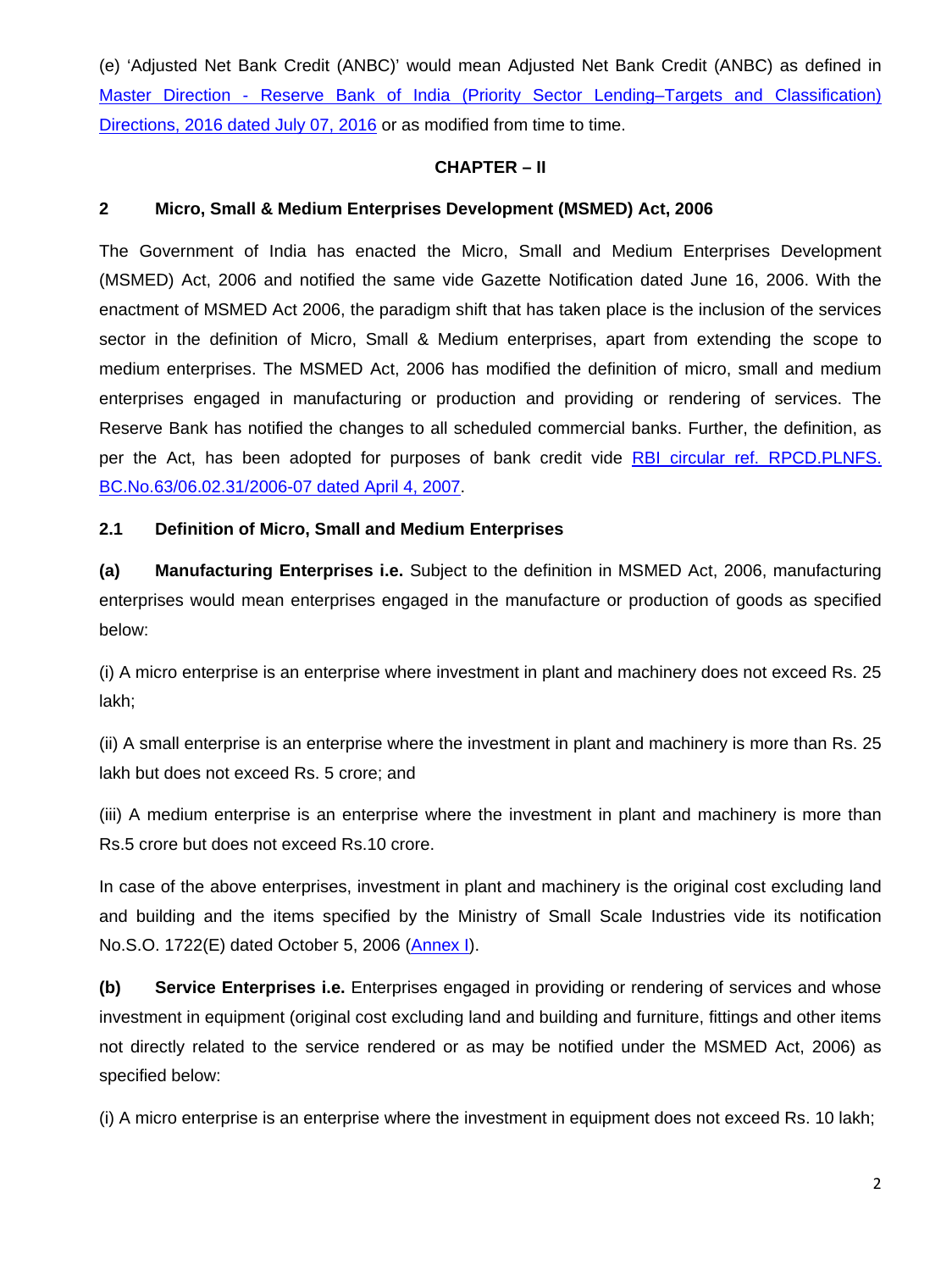(ii) A small enterprise is an enterprise where the investment in equipment is more than Rs.10 lakh but does not exceed Rs. 2 crore; and

(iii) A medium enterprise is an enterprise where the investment in equipment is more than Rs. 2 crore but does not exceed Rs. 5 crore.

In terms of Ministry of MSME, GoI, Office Memorandum (OM) F. No. 12(4)/2017-SME dated March 8, 2017, it is clarified that for ascertaining the investment in plant and machinery for classification of an enterprise as Micro, Small and Medium, the following documents could be relied upon:

- (i) A copy of the invoice of the purchase of plant and machinery; or
- (ii) Gross block for investment in plant and machinery as shown in the audited accounts; or
- (iii) A certificate issued by a Chartered Accountant regarding purchase price of plant and machinery.

Further, the Ministry has clarified that for the investment in plant and machinery for the purpose of classification of an enterprise as Micro, Small or Medium, the purchase value of the plant and machinery is to be reckoned and not the book value (purchase value minus depreciation)

The effective date for the above provision would be from the date MSMED Act, 2006 came into force and not prospectively. The above provisions would be applicable to section 7 (1) (a) and section 7 (1) (b) of the MSMED Act, 2006 i.e. enterprises engaged in manufacturing of goods and rendering of services as well. The detailed instructions in this regard were issued to the Scheduled Commercial Banks vide our [circular FIDD.MSME & NFS. BC. No. 10/06.02.31/2017-18 dated July 13, 2017.](https://www.rbi.org.in/scripts/NotificationUser.aspx?Id=11050&Mode=0)

## **2.2 Priority Sector Guidelines for MSME sector**

In terms of [Master Direction FIDD.CO.Plan.1/04.09.01/2016-17 dated July 07, 2016](https://www.rbi.org.in/Scripts/NotificationUser.aspx?Id=10497&Mode=0) on 'Priority Sector Lending - Targets and Classification', bank loans to Micro, Small and Medium Enterprises, for both Manufacturing and Service sectors are eligible to be classified under the Priority Sector as per the following norms:

## **2.2.1 Manufacturing Enterprises**

The Micro, Small and Medium Enterprises engaged in the manufacture or production of goods to any industry specified in the first schedule to the Industries (Development and Regulation) Act, 1951 and as notified by the Government from time to time. The Manufacturing Enterprises are defined in terms of investment in plant and machinery.

# **2.2.2 Service Enterprises**

All bank loans to MSMEs, engaged in providing or rendering of services as defined in terms of investment in equipment under MSMED Act, 2006, shall qualify under priority sector without any credit cap.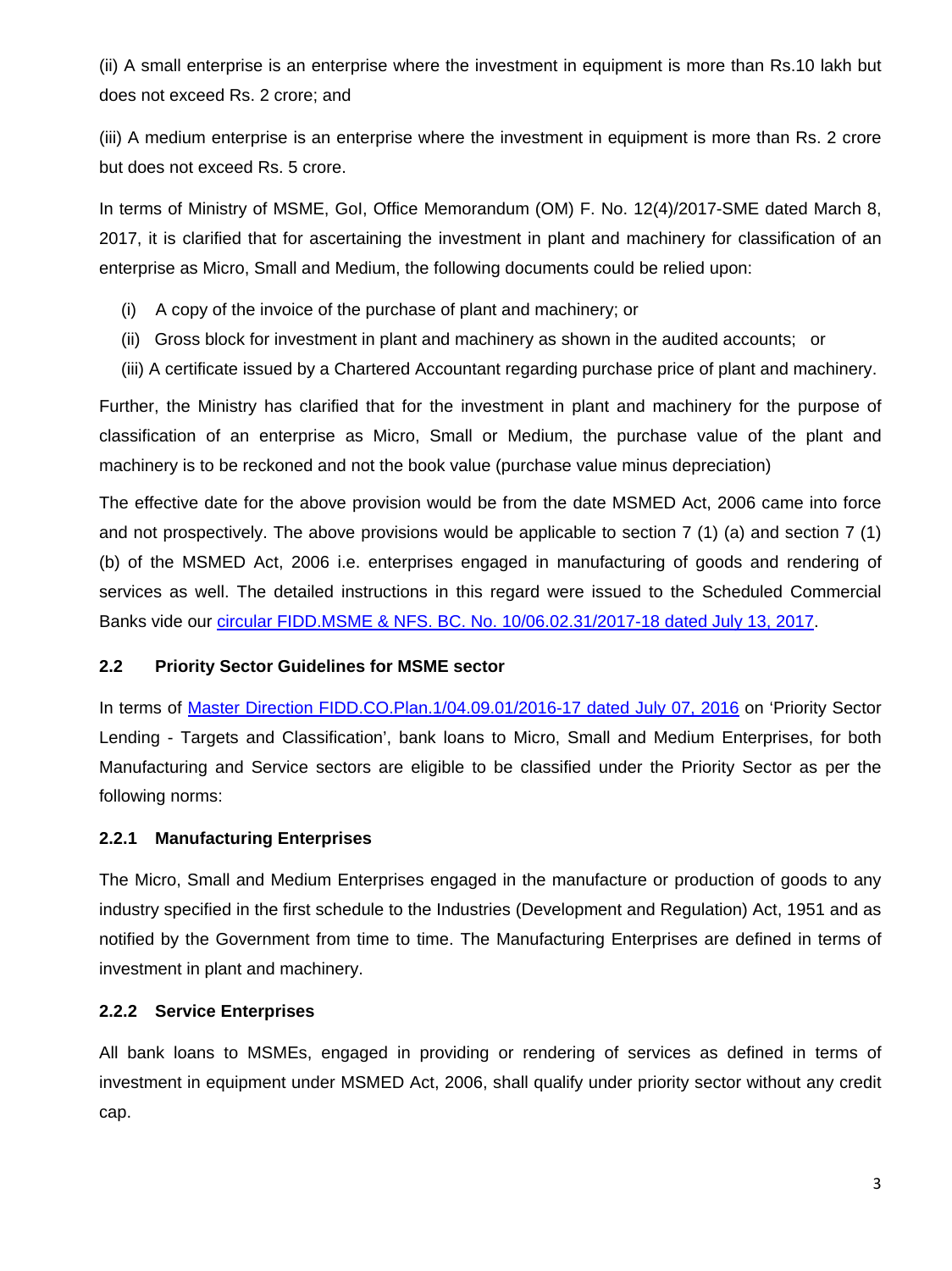## **2.3 Khadi and Village Industries Sector (KVI)**

All loans to units in the KVI sector will be eligible for classification under the sub-target of 7.5 percent prescribed for Micro Enterprises under priority sector.

**2.4** Bank loans to food and agro processing units shall form part of agriculture.

## **2.5 Other Finance to MSMEs**

(i) Loans to entities involved in assisting the decentralized sector in the supply of inputs to and marketing of outputs of artisans, village and cottage industries.

(ii) Loans to co-operatives of producers in the decentralized sector viz. artisans, village and cottage industries.

(iii) Loans sanctioned by banks to MFIs for on-lending to MSME sector as per the conditions specified in the extant Master Direction on 'Priority Sector Lending - Targets and Classification'.

(iv) Credit outstanding under General Credit Cards (including Artisan Credit Card, Laghu Udyami Card, Swarojgar Credit Card, and Weaver's Card etc. in existence and catering to the non-farm entrepreneurial credit needs of individuals).

(v) Overdrafts extended by banks after April 8, 2015 up to Rs.5,000/- under Pradhan Mantri Jan Dhan Yojana (PMJDY) accounts provided the borrower's household annual income does not exceed Rs.100,000/- for rural areas and Rs.1,60,000/- for non-rural areas. These overdrafts will qualify as achievement of the target for lending to Micro Enterprises.

(vi) Outstanding deposits with SIDBI and MUDRA Ltd. on account of priority sector shortfall.

**2.6** To ensure that MSMEs do not remain small and medium units merely to remain eligible for priority sector status, the MSME units shall continue to enjoy the priority sector lending status up to three years after they grow out of the MSME category concerned.

**2.7** As the MSMED Act, 2006 does not provide for clubbing of investments of different enterprises set up by same person / company for the purpose of classification as Micro, Small and Medium enterprises, therefore, the Gazette Notification No. S.O.2 (E) dated January 1, 1993 on clubbing of investments of two or more enterprises under the same ownership for the purpose of classification of industrial undertakings as SSI has been rescinded vide GOI Notification No. S.O. 563 (E) dated February 27, 2009.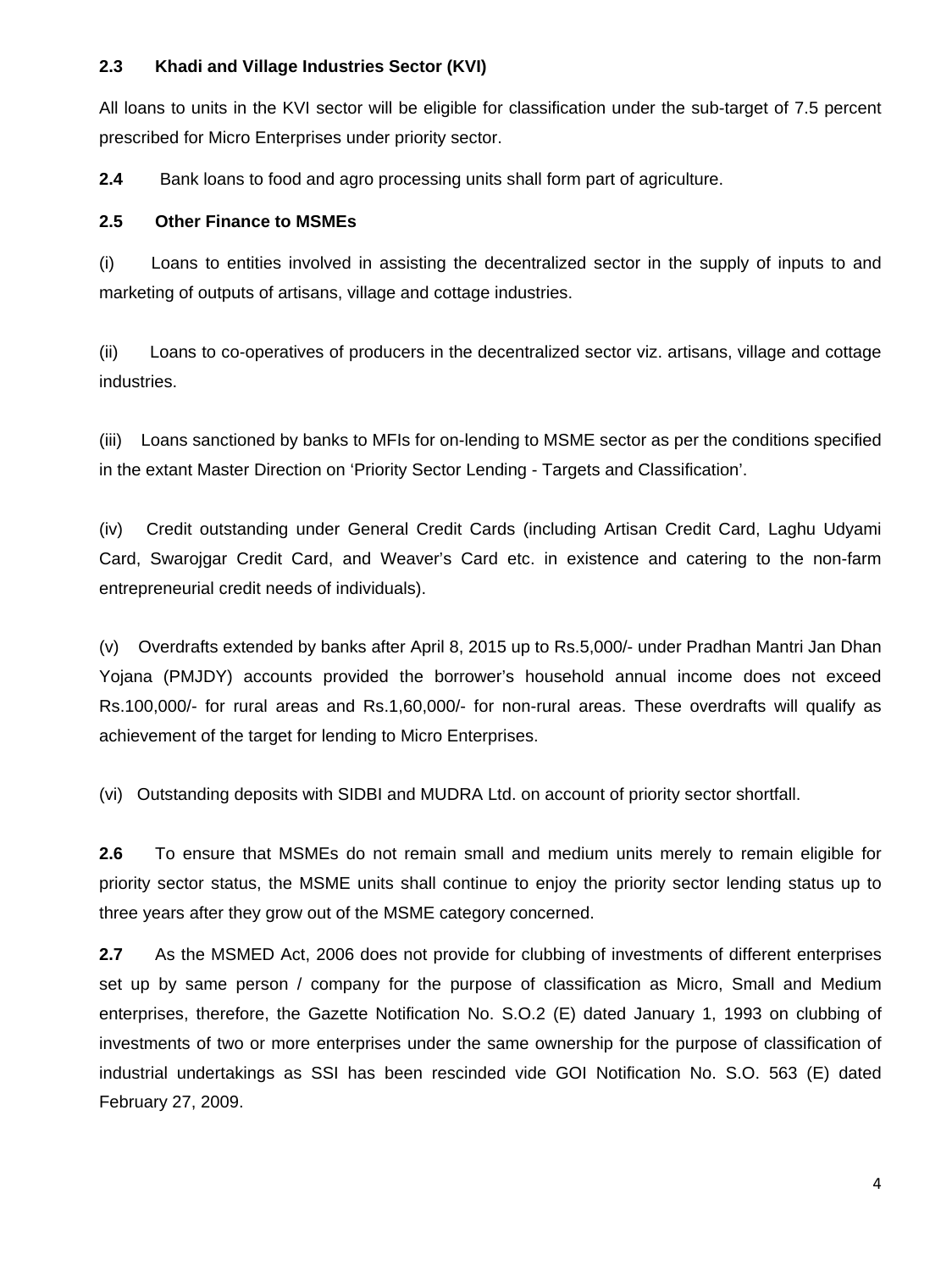#### **CHAPTER - III**

# **3 Targets / sub-targets for lending to Micro, Small and Medium Enterprises (MSME) sector by Domestic Commercial Banks and Foreign Banks operating in India**

**3.1** Advances to Micro, Small and Medium Enterprises (MSME) sector shall be reckoned in computing achievement under the overall Priority Sector target of 40 percent of Adjusted Net Bank Credit (ANBC) or credit equivalent amount of Off-Balance Sheet Exposure, whichever is higher, as per the extant guidelines on priority sector lending.

**3.2** Domestic Commercial Banks and foreign banks with 20 branches and above are required to achieve a sub-target of 7.5 percent of ANBC or Credit Equivalent Amount of Off-Balance Sheet Exposure, whichever is higher, for lending to Micro Enterprises. However, this sub-target for lending to Micro Enterprises is not applicable to foreign banks with less than 20 branches operating in India.

**3.3** In terms of the recommendations of the Prime Minister's Task Force on MSMEs, banks are advised to achieve:

- (i) 20 per cent year-on-year growth in credit to micro and small enterprises,
- (ii) 10 per cent annual growth in the number of micro enterprise accounts and
- (iii) 60 per cent of total lending to MSE sector as on corresponding quarter of the previous year to Micro enterprises.

#### **CHAPTER - IV**

#### **4 Common guidelines / instructions for lending to MSME sector**

#### **4.1 Issue of Acknowledgement of Loan Applications to MSME borrowers**

Banks are advised to mandatorily acknowledge all loan applications, submitted manually or online, by their MSME borrowers and ensure that a running serial number is recorded on the application form as well as on the acknowledgement receipt. Banks are further advised to put in place a system of Central Registration of loan applications, online submission of loan applications and a system of e-tracking of MSE loan applications.

# **4.2 Collateral**

Banks are mandated not to accept collateral security in the case of loans up to Rs.10 lakh extended to units in the MSE sector. Banks are also advised to extend collateral-free loans up to Rs. 10 lakh to all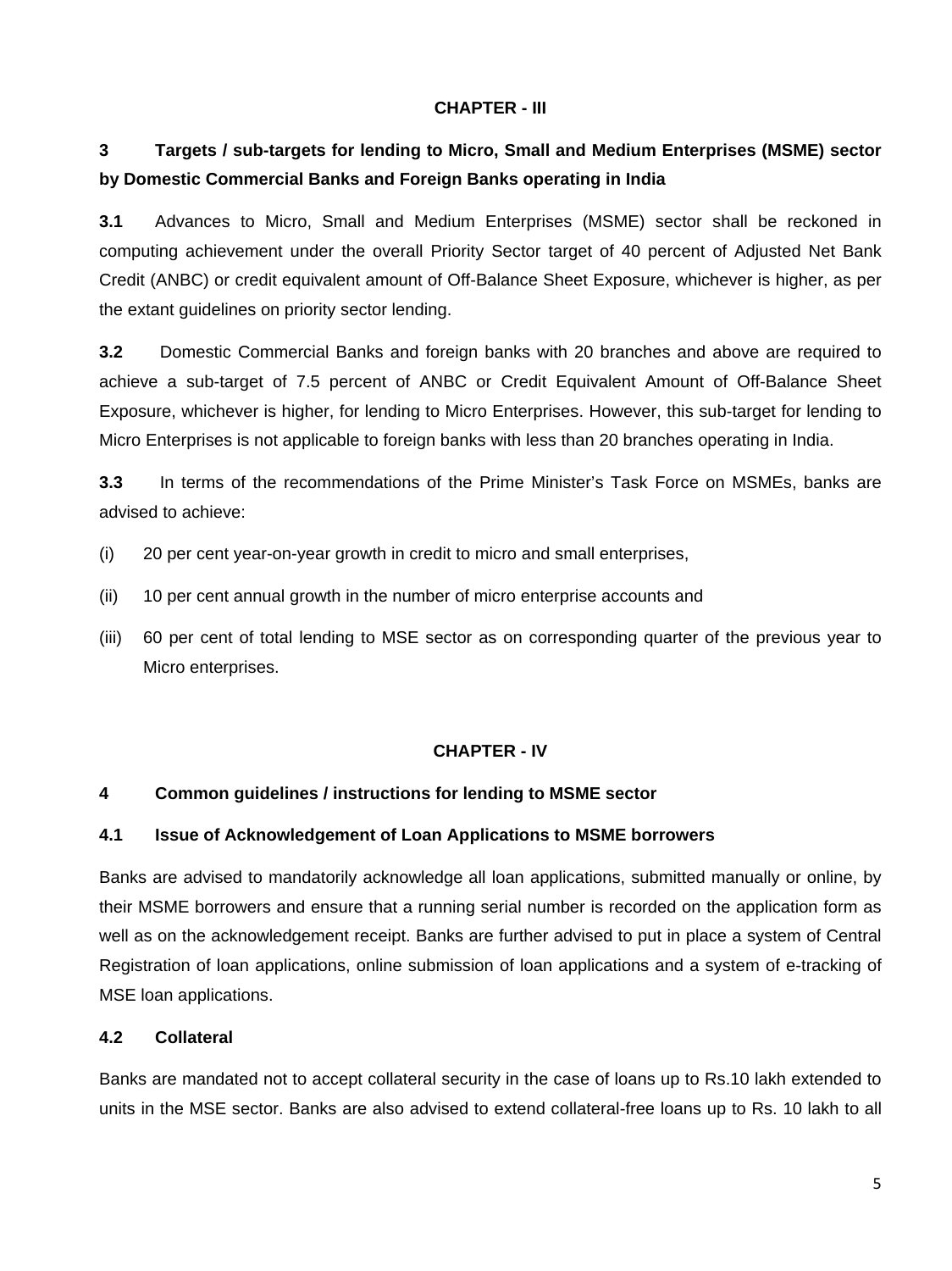units financed under the Prime Minister Employment Generation Programme (PMEGP) administered by KVIC.

Banks may, on the basis of good track record and financial position of the MSE units, increase the limit to dispense with the collateral requirement for loans up to Rs.25 lakh (with the approval of the appropriate authority).

Banks are advised to strongly encourage their branch level functionaries to avail of the Credit Guarantee Scheme cover, including making performance in this regard a criterion in the evaluation of their field staff.

# **4.3 Composite loan**

A composite loan limit of Rs.1 crore can be sanctioned by banks to enable the MSE entrepreneurs to avail of their working capital and term loan requirement through Single Window.

# **4.4 Revised General Credit Card (GCC) Scheme**

In order to enhance the coverage of GCC Scheme to ensure greater credit linkage for all productive activities within the overall Priority Sector guidelines and to capture all credit extended by banks to individuals for non-farm entrepreneurial activity, the [GCC guidelines were revised on December 2,](https://www.rbi.org.in/Scripts/NotificationUser.aspx?Id=8603&Mode=0#an)  [2013.](https://www.rbi.org.in/Scripts/NotificationUser.aspx?Id=8603&Mode=0#an)

# **4.5 Credit Linked Capital Subsidy Scheme (CLSS)**

Government of India, Ministry of Micro, Small and Medium Enterprises had launched Credit Linked Capital Subsidy Scheme (CLSS) for Technology Upgradation of Micro and Small Enterprises subject to the following terms and conditions:

- (i) Ceiling on the loan under the scheme is Rs.1 crore.
- (ii) The rate of subsidy is 15% for all units of micro and small enterprises up to loan ceiling at Sr. No. (i) above.
- (iii) Calculation of admissible subsidy will be done with reference to the purchase price of plant and machinery instead of term loan disbursed to the beneficiary unit.
- (iv) SIDBI and NABARD will continue to be implementing agencies of the scheme.

# **4.6 Streamlining flow of credit to Micro and Small Enterprises (MSEs) for facilitating timely and adequate credit flow during their 'Life Cycle':**

In order to provide timely financial support to Micro and Small enterprises facing financial difficulties during their 'Life Cycle', guidelines were issued to banks vide our *circular FIDD.MSME &* [NFS.BC.No.60/06.02.31/2015-16 dated August 27, 2015](https://www.rbi.org.in/Scripts/NotificationUser.aspx?Id=10000&Mode=0) on the captioned subject. Banks are advised to review and tune their existing lending policies to the MSE sector by incorporating therein the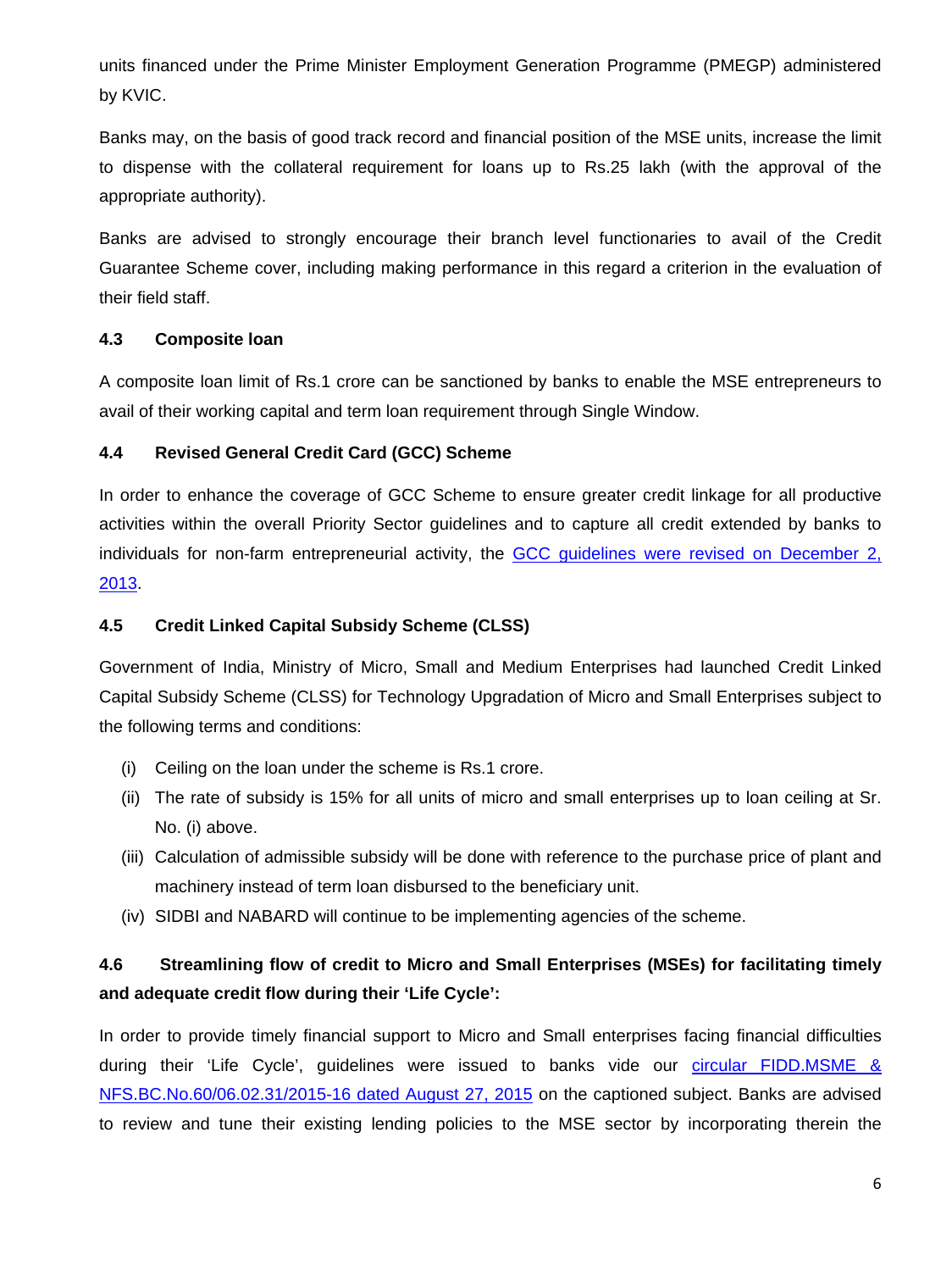following provisions so as to facilitate timely and adequate availability of credit to viable MSE borrowers especially during the need of funds in unforeseen circumstances:

- i) To extend standby credit facility in case of term loans
- ii) Additional working capital to meet with emergent needs of MSE units
- iii) Mid-term review of the regular working capital limits, where banks are convinced that changes in the demand pattern of MSE borrowers require increasing the existing credit limits of the MSMEs, every year based on the actual sales of the previous year.
- iv) Timelines for Credit Decisions

# **4.7 Debt Restructuring Mechanism for MSMEs**

(i) All scheduled commercial banks are advised to follow the guidelines / instructions pertaining to SME Debt Restructuring, as contained in [circular DBR.No.BP.BC.2/21.04.048/2015-16 dated July 1, 2015](https://www.rbi.org.in/Scripts/NotificationUser.aspx?Id=9908&Mode=0) on 'Master Circular - Prudential norms on Income Recognition, Asset Classification and Provisioning pertaining to Advances' and as updated from time to time.

(ii) All commercial banks are also advised in terms of our circular [RPCD.SME&NFS.BC.No.](https://www.rbi.org.in/Scripts/NotificationUser.aspx?Id=4964&Mode=0)  [102/06.04.01/2008-09 dated May 4, 2009](https://www.rbi.org.in/Scripts/NotificationUser.aspx?Id=4964&Mode=0) to do the following:

- a) put in place loan policies governing extension of credit facilities, Restructuring/Rehabilitation policy for revival of potentially viable sick units / enterprises (now read with guidelines on [Framework for Revival and Rehabilitation of Micro, Small and Medium Enterprises issued on](https://www.rbi.org.in/Scripts/NotificationUser.aspx?Id=10304&Mode=0#AN)  [March 17, 2016\)](https://www.rbi.org.in/Scripts/NotificationUser.aspx?Id=10304&Mode=0#AN) and non- discretionary One Time Settlement scheme for recovery of nonperforming loans for the MSE sector, with the approval of the Board of Directors and
- b) give wide publicity to the One Time settlement scheme implemented by them, by placing it on the bank's website and through other possible modes of dissemination. They may allow reasonable time to the borrowers to submit the application and also make payment of the dues in order to extend the benefits of the scheme to eligible borrowers.
- c) implement recommendations with regard to timely and adequate flow of credit to the MSE sector.

## **4.8 Framework for Revival and Rehabilitation of MSMEs**

The Ministry of Micro, Small and Medium Enterprises, Government of India, vide their Gazette Notification dated May 29, 2015 had notified a 'Framework for Revival and Rehabilitation of Micro, Small and Medium Enterprises' to provide a simpler and faster mechanism to address the stress in the accounts of MSMEs and to facilitate the promotion and development of MSMEs. After carrying out certain changes in the captioned Framework in consultation with the Government of India, Ministry of MSME so as to make it compatible with the existing regulatory guidelines on 'Income Recognition,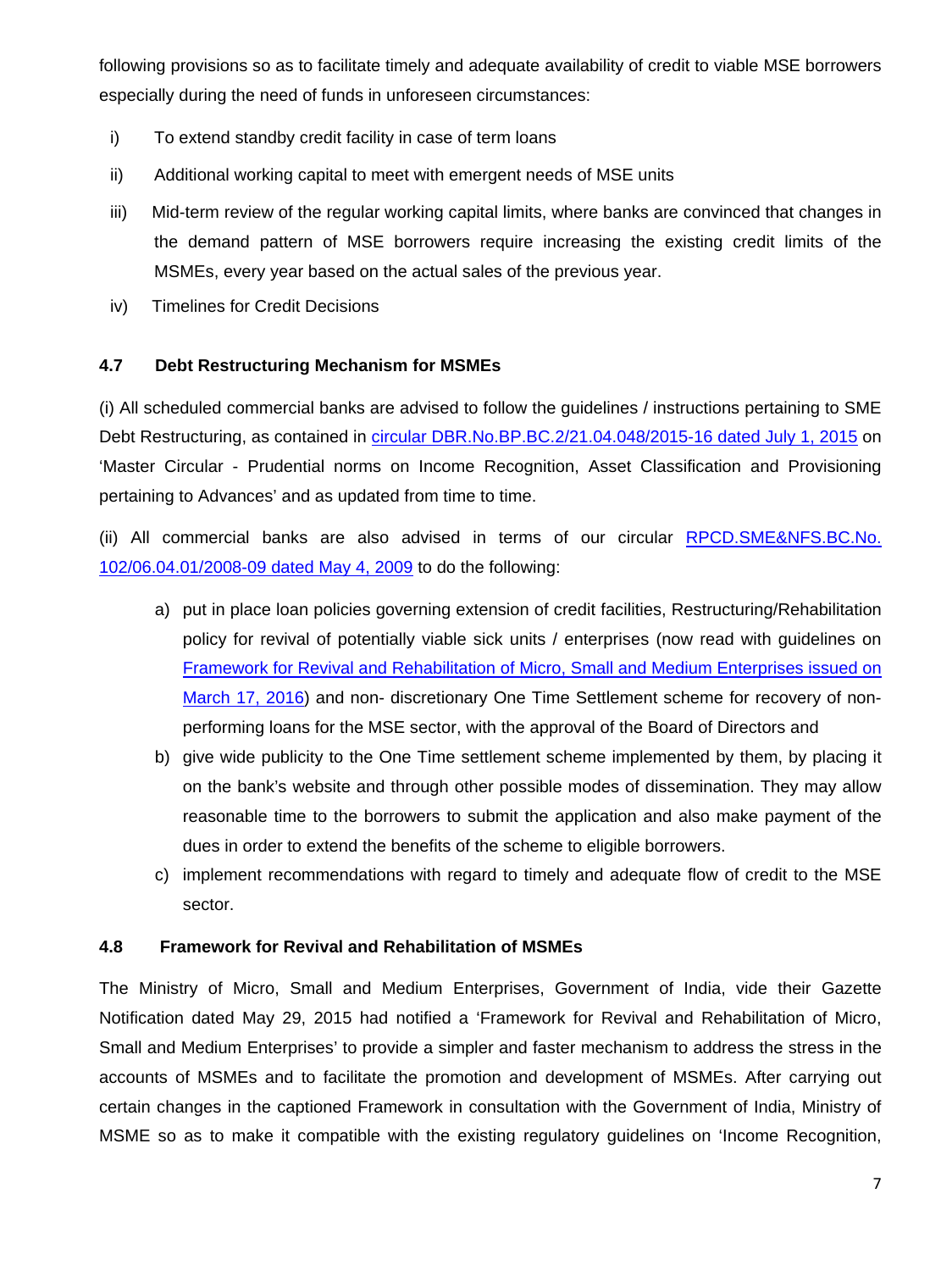Asset Classification and provisioning pertaining to Advances' issued to banks by RBI, the guidelines on the captioned Framework along with operating instructions were issued to banks on March 17, 2016. The revival and rehabilitation of MSME units having loan limits up to Rs.25 crore would be undertaken under this Framework. The revised Framework supersedes our earlier Guidelines on Rehabilitation of Sick Micro and Small Enterprises issued vide our [circular RPCD.CO.MSME&](https://www.rbi.org.in/Scripts/NotificationUser.aspx?Id=7664&Mode=0)  [NFS.BC.40/06.02.31/2012-2013 dated November 1, 2012,](https://www.rbi.org.in/Scripts/NotificationUser.aspx?Id=7664&Mode=0) except those relating to Reliefs and Concessions for Rehabilitation of Potentially Viable Units and One Time Settlement, mentioned in the said circular.

The salient features of the Framework are as under:

- i) Before a loan account of an MSME turns into a Non-Performing Asset (NPA), banks or creditors should identify incipient stress in the account by creating three sub-categories under the Special Mention Account (SMA) category as given in the Framework
- ii) Any MSME borrower may also voluntarily initiate proceedings under this Framework
- iii) Committee approach to be adopted for deciding corrective action plan
- iv) Time lines have been fixed for taking various decisions under the Framework

## **4.9 Structured Mechanism for monitoring the credit growth to the MSE sector**

In view of the concerns emerging from the deceleration in credit growth to the MSE sector, an Indian Banking Association (IBA)-led Sub-Committee (Chairman: Shri K.R. Kamath) was set up to suggest a structured mechanism to be put in place by banks to monitor the entire gamut of credit related issues pertaining to the sector. Based on the recommendations of the Committee, banks are advised to:

- strengthen their existing systems of monitoring credit growth to the sector and put in place a system-driven comprehensive performance management information system (MIS) at every supervisory level (branch, region, zone, head office) which should be critically evaluated on a regular basis;
- put in place a system of e-tracking of MSE loan applications and monitor the loan application disposal process in banks, giving branch-wise, region-wise, zone-wise and State-wise positions. The position in this regard is to be displayed by banks on their websites; and

Detailed guidelines were issued to the scheduled commercial banks vide our [circular RPCD.](https://www.rbi.org.in/Scripts/NotificationUser.aspx?Id=7973&Mode=0)  [MSME&NFS.BC.No.74/06.02.31/2012-13 dated May 9, 2013.](https://www.rbi.org.in/Scripts/NotificationUser.aspx?Id=7973&Mode=0)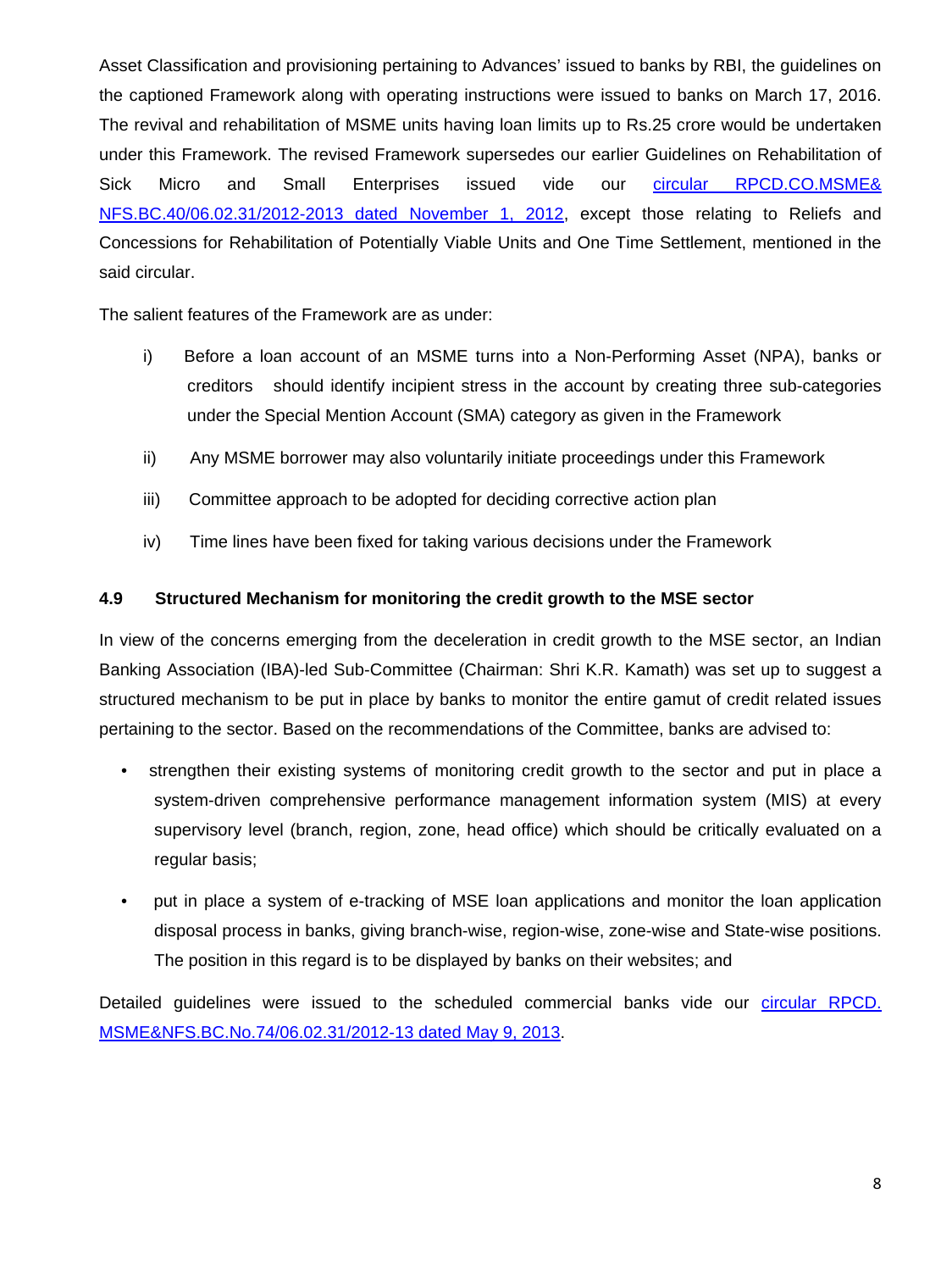#### **Chapter - V**

#### **5 Institutional arrangements**

#### **5.1 Specialised MSME branches**

Public sector banks are advised to open at least one specialised branch in each district. Further, banks have been permitted to categorise their general banking branches having 60% or more of their advances to MSME sector as specialized MSME branches in order to encourage them to open more specialised MSME branches for providing better service to this sector as a whole. As per the policy package announced by the Government of India for stepping up credit to MSME sector, the public sector banks would ensure specialized MSME branches in identified clusters/centres with preponderance of small enterprises to enable the entrepreneurs to have easy access to the bank credit and to equip bank personnel to develop requisite expertise. Though their core competence will be utilized for extending finance and other services to MSME sector, they will have operational flexibility to extend finance/render other services to other sectors/borrowers. Banks may take care to train the officials posted in such branches appropriately.

## **5.2 State Level Inter Institutional Committee (SLIIC)**

In order to deal with the problems of co-ordination for rehabilitation of sick micro and small units, State Level Inter-Institutional Committees were set up in the States. However, the matter of continuation or otherwise, of the SLIIC Forum has been left to the individual States / Union Territory.

## **5.3 Empowered Committee on MSMEs**

As part of the announcement made by the Union Finance Minister, Empowered Committees on MSMEs are constituted at the Regional Offices of Reserve Bank of India, under the Chairmanship of the Regional Directors with the representatives of SLBC Convenor, senior level officers from two banks having predominant share in MSME financing in the state, representative of SIDBI Regional Office, the Director of MSME or Industries of the State Government, one or two senior level representatives from the MSME Associations in the state, and a senior level officer from SFC/SIDC as members. The Committee would meet periodically and review the progress in MSME financing as also revival and rehabilitation of stressed Micro, Small and Medium units. It would also coordinate with other banks/financial institutions and the state government in removing bottlenecks, if any, to ensure smooth flow of credit to the sector. The committees may decide the need to have similar committees at cluster/district levels.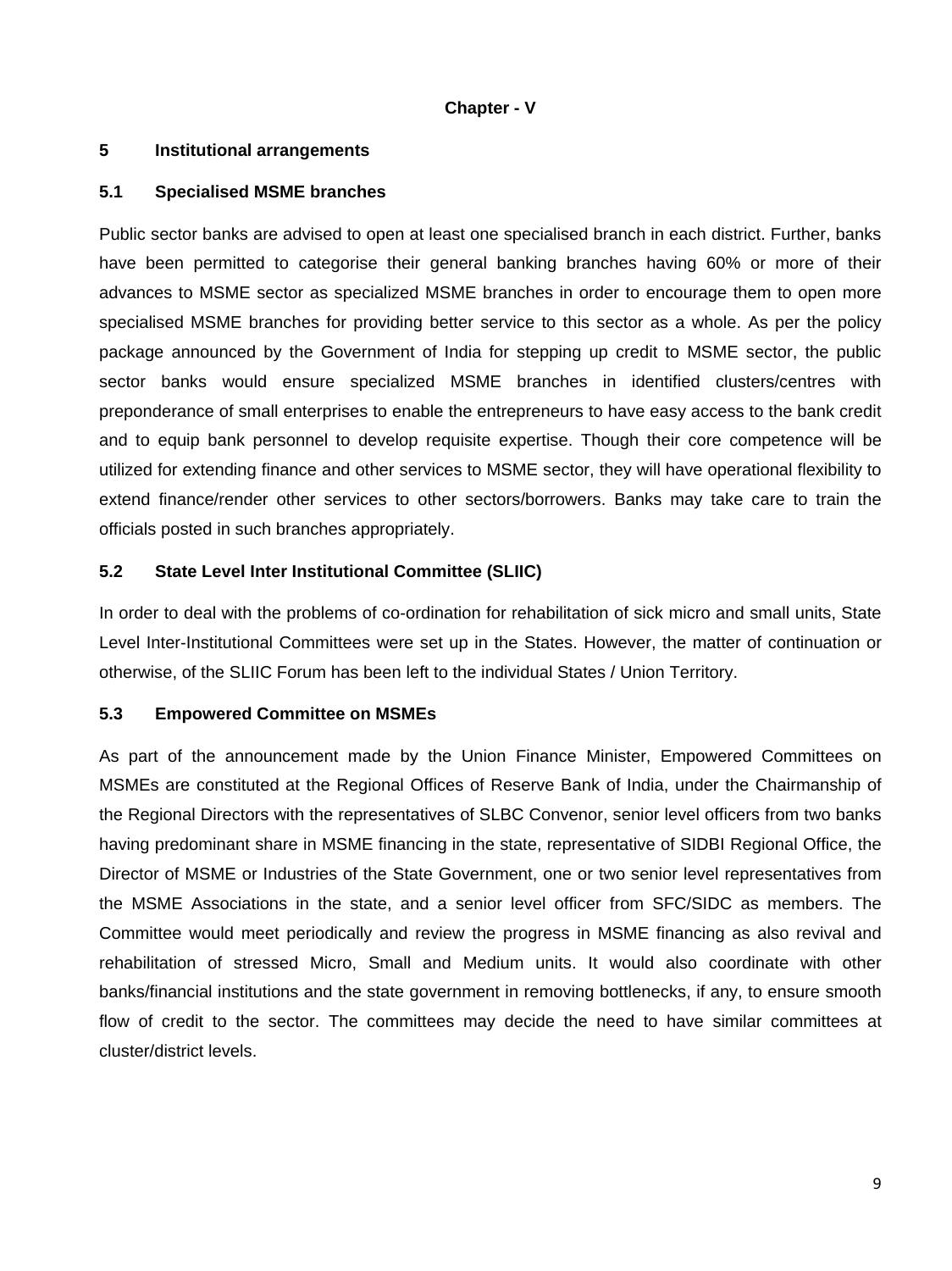## **5.4 Banking Codes and Standards Board of India (BCSBI)**

The Banking Codes and Standards Board of India (BCSBI) has formulated a Code of Bank's Commitment to Micro and Small Enterprises. The Code sets minimum standards of banking practices for banks to follow when they are dealing with Micro and Small Enterprises (MSEs) as defined in the Micro Small and Medium Enterprises Development (MSMED) Act, 2006. It provides protection to MSE and explains how banks are expected to deal with MSE for their day to-day operations and in times of financial difficulty.

The Code also mentions, inter alia, that the banks are expected to dispose of MSE loan application for a credit limit or enhancement in the existing credit limit up to Rs.5 lakh within two weeks; and for credit limit above Rs.5 lakh and up to Rs.25 lakh within 3 weeks; and for credit limit above Rs.25 lakh within 6 weeks from the date of receipt, provided the application is complete in all respects and is accompanied by documents as per 'check list' provided. However, every effort should be taken to reduce further the time taken to process and dispose of MSE loan applications.

The Code does not replace or supersede regulatory or supervisory instructions issued by the Reserve Bank of India (RBI) and banks will comply with such instructions /directions issued by the RBI from time to time.

## **5.4.1 Objectives of the BCSBI Code**

The Code is developed to:

- (a) Give a positive thrust to the MSE sector by providing easy access to efficient banking services.
- (b) Promote good and fair banking practices by setting minimum standards in dealing with MSE.
- (c) Increase transparency to enable a better understanding of what can reasonably be expected of the services.
- (d) Improve understanding of business through effective communication.
- (e) Encourage market forces, through competition, to achieve higher operating standards.
- (f) Promote a fair and cordial relationship between MSE and banks and also ensure timely and quick response to banking needs.
- (g) Foster confidence in the banking system.

The complete text of the Code is available at the BCSBI's website (www.bcsbi.org.in)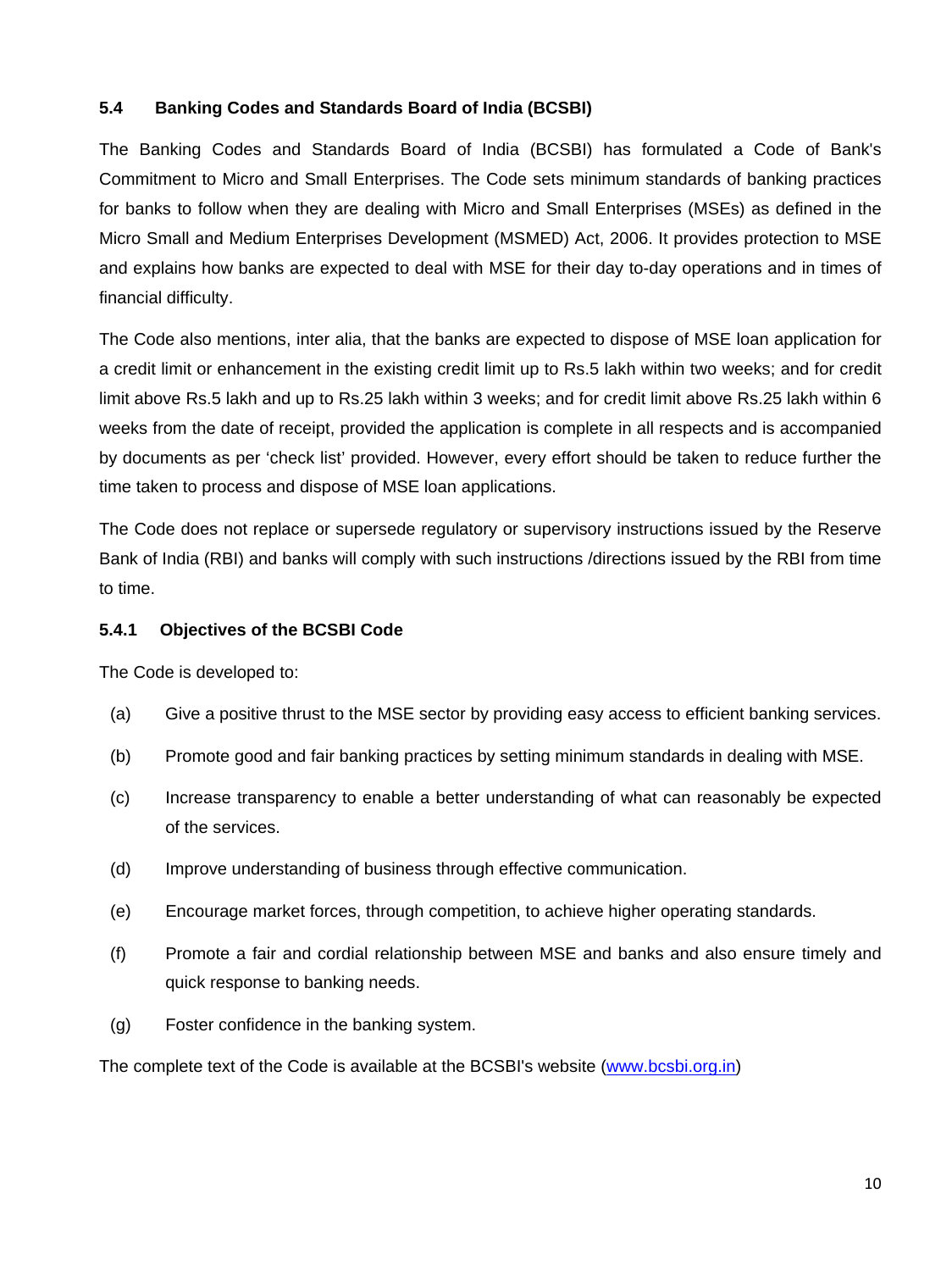# **5.5 Micro and Small Enterprises Sector – The imperative of Financial Literacy and consultancy support**

Keeping in view the high extent of financial exclusion in the MSME sector, it is imperative for banks that the excluded units are brought within the fold of the formal banking sector. The lack of financial literacy, operational skills, including accounting and finance, business planning etc. represent formidable challenge for MSE borrowers underscoring the need for facilitation by banks in these critical financial areas. Moreover, MSE enterprises are further handicapped in this regard by absence of scale and size. To effectively and decisively address these handicaps, Scheduled commercial banks were advised vide our [circular RPCD.MSME & NFS.BC.No.20/06.02.31/2012-13 dated August 1, 2012](https://www.rbi.org.in/Scripts/NotificationUser.aspx?Id=7488&Mode=0) that they could either separately set up special cells at their branches, or vertically integrate this function in the Financial Literacy Centres (FLCs) set up by them, as per their comparative advantage. The bank staff should also be trained through customised training programs to meet the specific needs of the sector.

Further, Financial Literacy Centres operated by Scheduled commercial Banks have been advised vide our circular [FIDD.FLC.BC.No.22/12.01.018/2016-17 dated](https://www.rbi.org.in/Scripts/NotificationUser.aspx?Id=10869&Mode=0) March 2, 2017 to conduct target specific financial literacy camps, where one of the target groups is small entrepreneurs.

## **5.6 Cluster Approach**

All SLBC Convenor banks are advised to incorporate in their Annual Credit Plans, the credit requirement in the clusters identified by the Ministry of Micro, Small and Medium Enterprises, Government of India. They are also encouraged to extend banking services in such clusters / agglomerations which have come up and identified subsequently by SLBC / DCC members.

(i) As per Ganguly Committee recommendations (September 4, 2004), banks are advised that a fullservice approach to cater to the diverse needs of the SSI sector (now MSE sector) may be achieved through extending banking services to recognized MSE clusters by adopting a 4-C approach namely, Customer focus, Cost control, Cross sell and Contain risk. A cluster based approach to lending may be more beneficial:

- (a) in dealing with well-defined and recognized groups;
- (b) for making available of appropriate information for risk assessment and
- (c) for monitoring by the lending institutions.

Clusters may be identified based on factors such as trade record, competitiveness and growth prospects and/or other cluster specific data.

(ii) All SLBC Convenor banks were advised vide letter RPCD.PLNFS.No.10416/06.02.31/2006-07 dated May 8, 2007 to review their institutional arrangements for delivering credit to the MSME sector,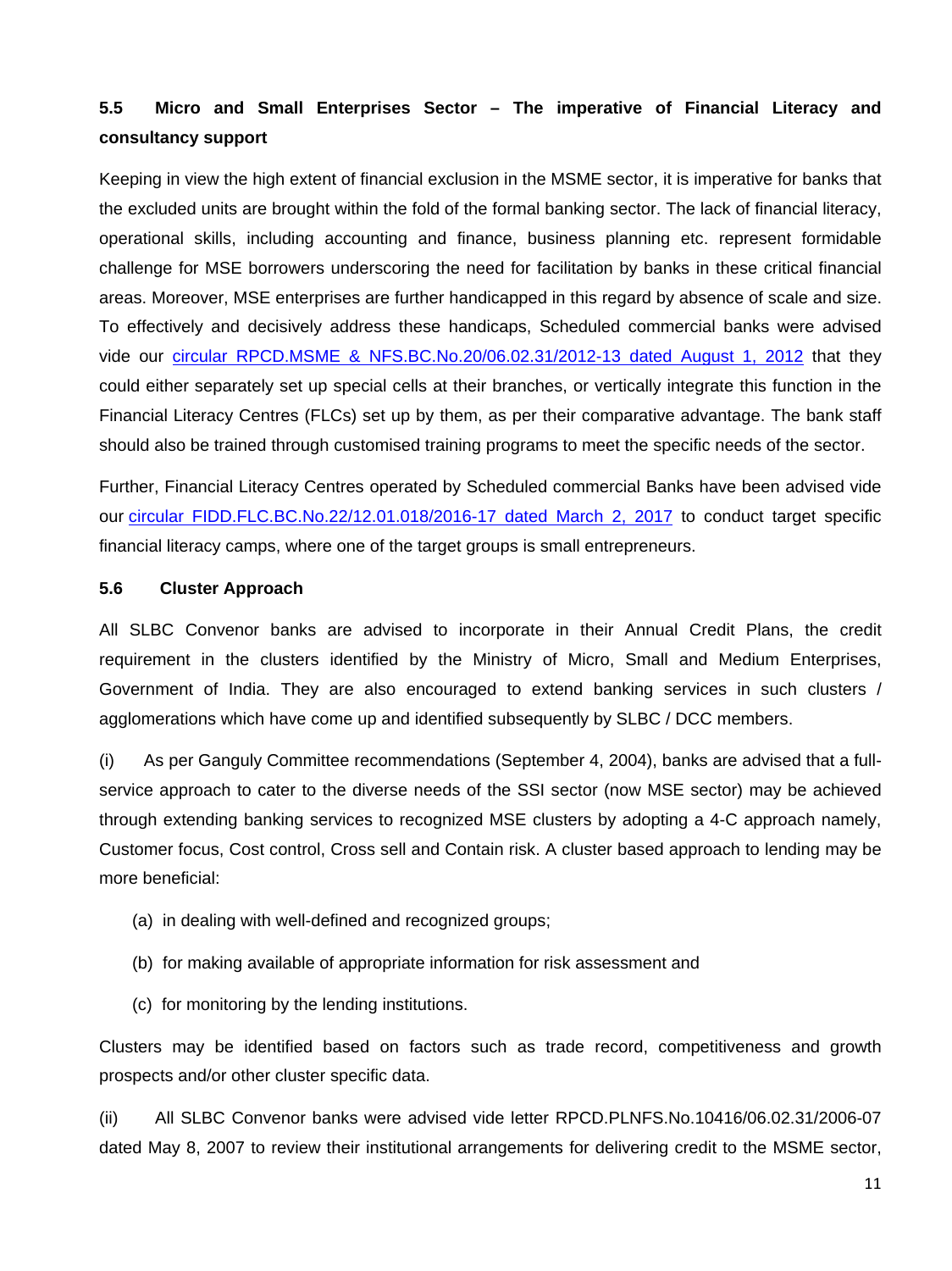especially in 388 clusters identified by United Nations Industrial Development Organisation (UNIDO) spread over 21 states in various parts of the country. A list of SME clusters as identified by UNIDO has been furnished in [Annex II.](#page-16-0)

(iii) The Ministry of Micro, Small and Medium Enterprises has approved a list of clusters under the Scheme of Fund for Regeneration of Traditional Industries (SFURTI) and Micro and Small Enterprises Cluster Development Programme (MSE-CDP) located in 121 Minority Concentration Districts. Accordingly, appropriate measures have been taken to improve the credit flow to the identified clusters of micro and small entrepreneurs from the Minority Communities residing in the minority concentrated districts of the country.

(iv) In terms of recommendations of the Prime Minister's Task Force on MSMEs banks should open more MSE focused branch offices at different MSE clusters which can also act as Counselling Centres for MSEs. Each lead bank of a district may adopt at least one MSE cluster.

## **5.7 Delayed Payment**

In the Micro, Small and Medium Enterprises Development (MSMED), Act 2006, the provisions of the Interest on Delayed Payment Act, 1998 to Small Scale and Ancillary Industrial Undertakings, have been strengthened as under:

(i) The buyer has to make payment to the supplier on or before the date agreed upon between him and the supplier in writing or, in case of no agreement, before the appointed day. The period agreed upon between the supplier and the buyer shall not exceed forty five days from the date of acceptance or the day of deemed acceptance.

(ii) In case the buyer fails to make payment of the amount to the supplier, he shall be liable to pay compound interest with monthly rests to the supplier on the amount from the appointed day or, on the date agreed on, at three times of the Bank Rate notified by Reserve Bank.

(iii) For any goods supplied or services rendered by the supplier, the buyer shall be liable to pay the interest as advised at (ii) above.

(iv) In case of dispute with regard to any amount due, a reference shall be made to the Micro and Small Enterprises Facilitation Council, constituted by the respective State Government.

Further, banks are advised to fix sub-limits within the overall working capital limits to the large borrowers specifically for meeting the payment obligation in respect of purchases from MSMEs.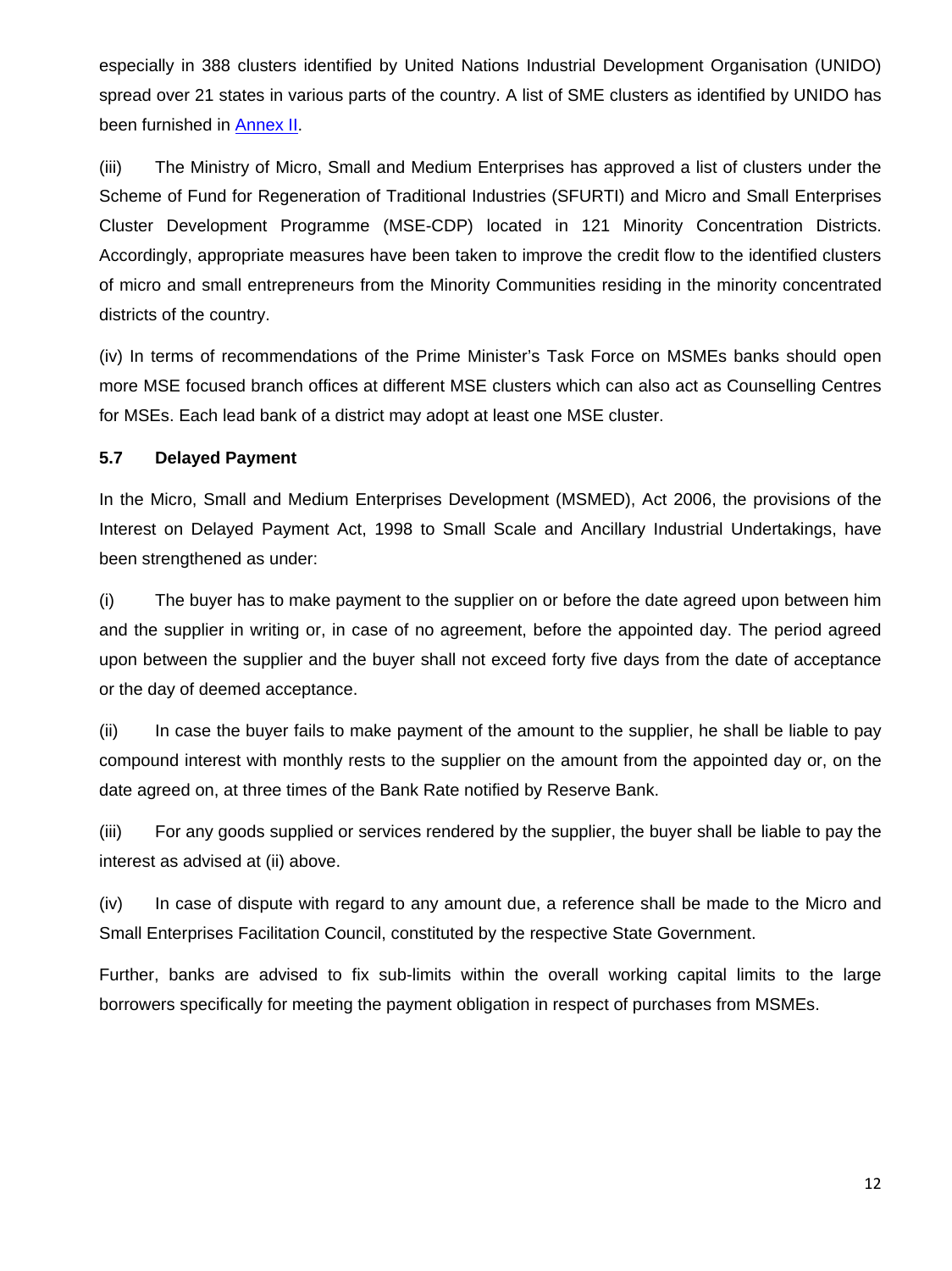#### **CHAPTER - VI**

## **6 Committees on flow of Credit to MSE sector**

Scheduled Commercial Banks may be guided by the contents of the following circulars while extending credit to MSE sector:

#### **6.1 Report of the High Level Committee on Credit to SSI (now MSE) (Kapur Committee)**

All scheduled commercial banks were advised vide our circular RPCD. No. PLNFS.BC.22/06.02.31/98- 99 dated August 28, 1998 to implement the Kapur Committee Recommendations.

# **6.2 Report of the Committee to Examine the Adequacy of Institutional Credit to SSI Sector (now MSE) and Related Aspects (Nayak Committee)**

All scheduled commercial banks were advised vide our circular RPCD.PLNFS.BC.No. 61/06.0262/2000-01 dated March 2, 2001 to implement the Nayak Committee Recommendations.

# **6.3 Report of the Working Group on Flow of Credit to SSI (now MSE) Sector (Ganguly Committee)**

The recommendations of the Committee was communicated to banks for implementation vide circular [RPCD.PLNFS.BC.28/06.02.31\(WG\)/2004-05 dated September 4, 2004.](https://www.rbi.org.in/scripts/NotificationUser.aspx?Id=1889&Mode=0)

## **6.4 Working Group on Rehabilitation of Sick SMEs (Chairman: Dr. K.C. Chakrabarty)**

Banks were advised vide [circular dated RPCD.SME&NFS.BC.No.102/06.04.01/2008-09 dated May 4,](https://www.rbi.org.in/scripts/NotificationUser.aspx?Id=4964&Mode=0)  [2009](https://www.rbi.org.in/scripts/NotificationUser.aspx?Id=4964&Mode=0) to consider implementation of the recommendations, inter alia, that lending in case of all advances upto Rs. 2 crores may be done on the basis of scoring model. Banks have further been advised vide [circular DBOD.Dir.BC.No.106/13.03.00/2013-14 dated April 15, 2014](https://www.rbi.org.in/scripts/NotificationUser.aspx?Id=8840&Mode=0) to undertake a review of their loan policy governing extension of credit facilities to the MSE sector, with a view to using Board approved credit scoring models in their evaluation of the loan proposals of MSE borrowers.

## **6.5 Prime Minister's Task Force on Micro, Small and Medium Enterprises**

A High Level Task Force was constituted by the Government of India (Chairman: Shri T K A Nair), in January 2010, to consider various issues raised by Micro, Small and Medium Enterprises (MSMEs). The Task Force recommended several measures having a bearing on the functioning of MSMEs, viz., credit, marketing, labour, exit policy, infrastructure/technology/skill development and taxation. The comprehensive recommendations cover measures that need immediate action as well as medium term institutional measures along with legal and regulatory structures and recommendations for North-Eastern States and Jammu & Kashmir.

Banks are urged to keep in view the recommendations made by the Task Force and take effective steps to increase the flow of credit to the MSE sector, particularly to the micro enterprises.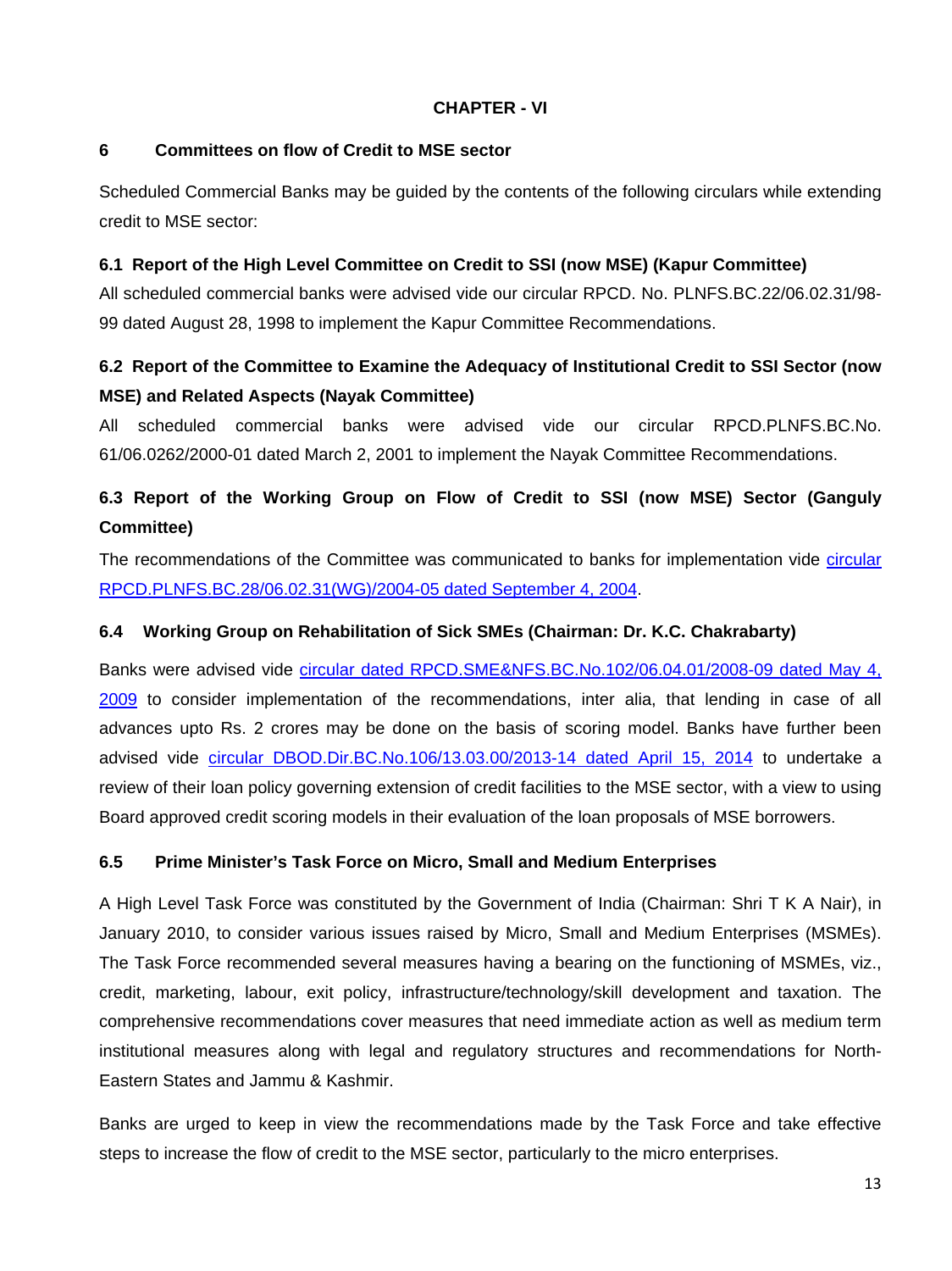A circular was issued to all scheduled commercial banks vide [RPCD.SME&NFS BC.No.](https://www.rbi.org.in/scripts/NotificationUser.aspx?Id=5751&Mode=0)  [90/06.02.31/2009-10 dated June 29, 2010](https://www.rbi.org.in/scripts/NotificationUser.aspx?Id=5751&Mode=0) advising implementation of the recommendations of the Prime Minister's Task Force on MSMEs.

## **6.6 Working Group to Review the Credit Guarantee Scheme for Micro and Small Enterprises**

A Working Group was constituted by the Reserve Bank of India under the Chairmanship of Shri V.K. Sharma, Executive Director, to review the working of the Credit Guarantee Scheme (CGS) of CGTMSE and suggest measures to enhance its usage and facilitate increased flow of collateral free loans to MSEs.

The recommendations of the Working Group included, inter alia, mandatory doubling of the limit for collateral free loans to micro and small enterprises (MSEs) sector from Rs.5 lakh to Rs.10 lakh and enjoining upon the Chief Executive Officers of banks to strongly encourage the branch level functionaries to avail of the CGS cover and making performance in this regard a criterion in the evaluation of their field staff, etc. have been advised to all banks.

A circular to this effect was issued to all scheduled commercial banks vide [RPCD.SME&NFS.BC.No.79/06.02.31/2009-10 dated May 6, 2010.](https://www.rbi.org.in/scripts/NotificationUser.aspx?Id=5657&Mode=0)

-----------------------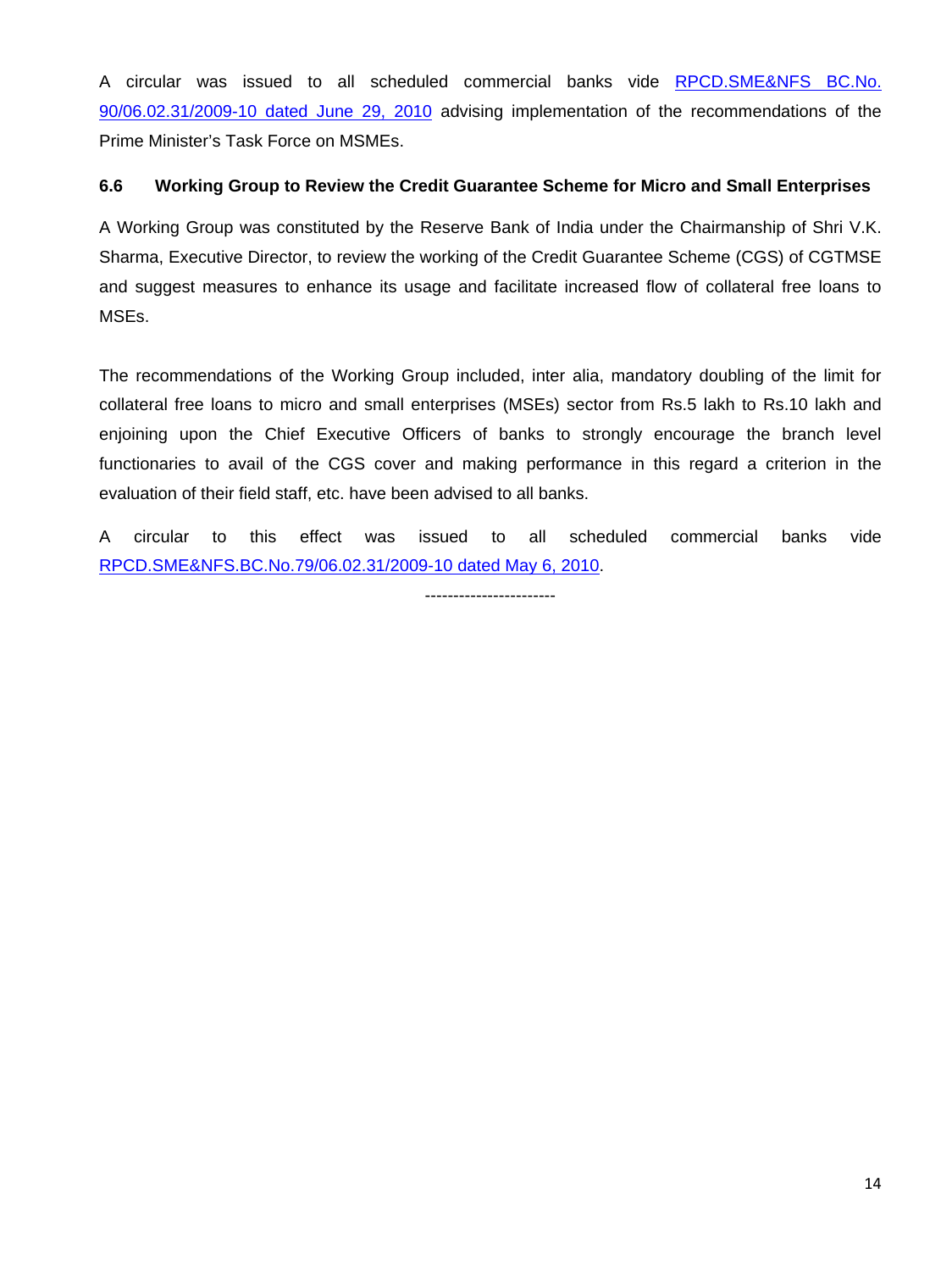# **MINISTRY OF SMALL SCALE INDUSTRIES**

#### **NOTIFICATION**

#### **New Delhi, the 5th October, 2006**

<span id="page-15-0"></span>S.O. 1722(E) – In exercise of the powers conferred by sub-section (1) of Section 7 of the MSMED Act, 2006 (27 of 2006) herein referred to as the said Act, the Central Government hereby specifies the following items, the cost of which shall be excluded while calculating the investment in plant and machinery in the case of the enterprises mentioned in Section 7(1) (a) of the said Act, namely:

(i) equipment such as tools, jigs, dyes, moulds and spare parts for maintenance and the cost of consumables stores;

(ii) installation of plant and machinery;

(iii) research and development equipment and pollution controlled equipment

(iv) power generation set and extra transformer installed by the enterprise as per regulations of the State Electricity Board;

(v) bank charges and service charges paid to the National Small Industries Corporation or the State Small Industries Corporation;

(vi) procurement or installation of cables, wiring, bus bars, electrical control panels (not mounted on individual machines), oil circuit breakers or miniature circuit breakers which are necessarily to be used for providing electrical power to the plant and machinery or for safety measures;

(vii) gas producer plants;

(viii) transportation charges (excluding sales-tax or value added tax and excise duty) for indigenous machinery from the place of their manufacture to the site of the enterprise;

(ix) charges paid for technical know-how for erection of plant and machinery;

(x) such storage tanks which store raw material and finished products and are not linked with the manufacturing process; and

(xi) firefighting equipment.

2. While calculating the investment in plant and machinery referred to in paragraph 1, the original price thereof, irrespective of whether the plant and machinery are new or second hand, shall be taken into account provided that in the case of imported machinery, the following shall be included in calculating the value, namely;

(i) Import duty (excluding miscellaneous expenses such as transportation from the port to the site of the factory, demurrage paid at the port);

(ii) Shipping charges;

(iii) Customs clearance charges; and

(iv) Sales tax or value added tax.

**----S/d-----**

**(F.No.4(1)/2006-MSME- Policy)** 

**JAWHAR SIRCAR, Addl. Secy.**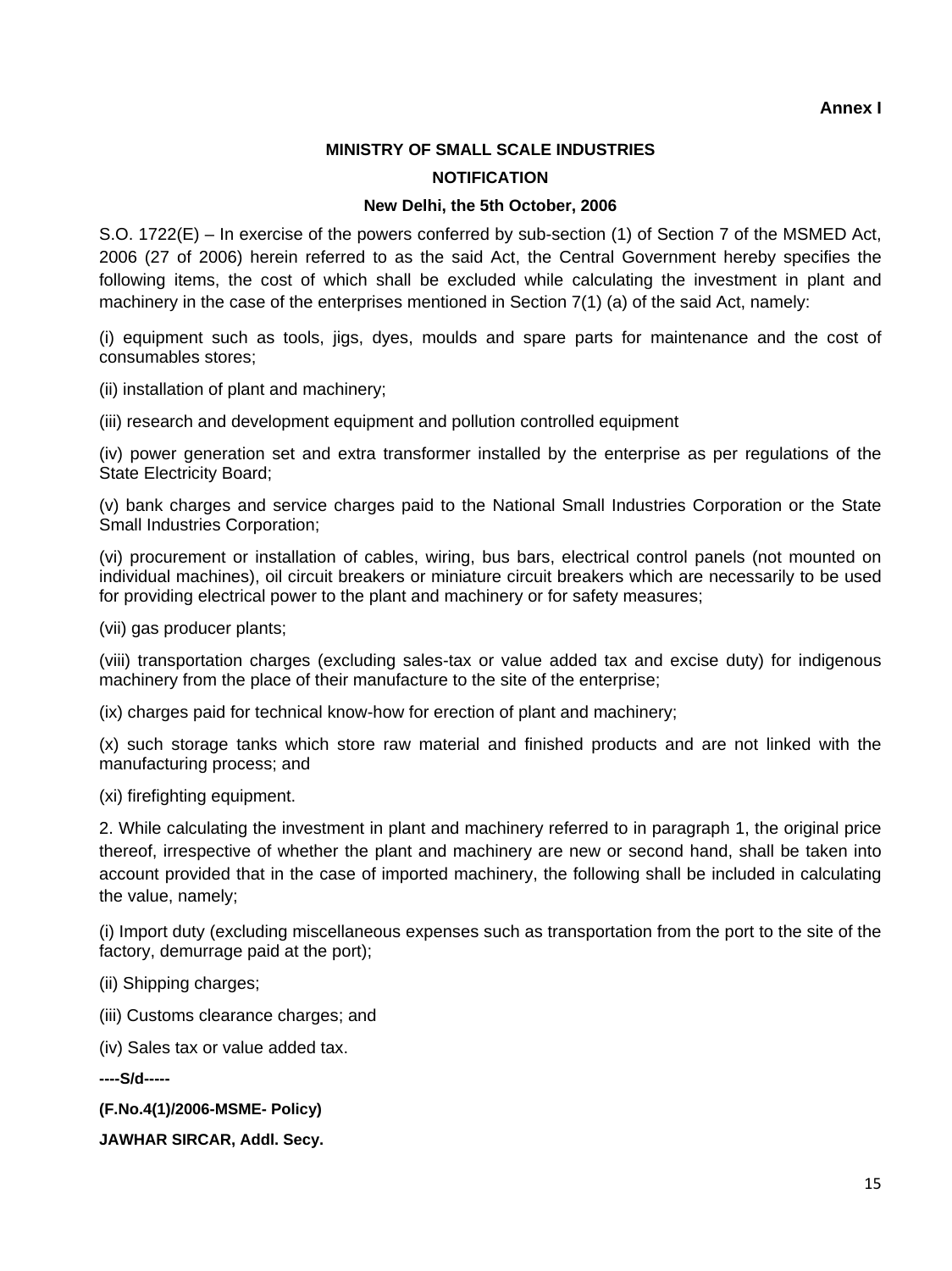# **Annex II**

<span id="page-16-0"></span>

|                | List of MSME Clusters in India (identified by UNIDO) |                                  |                                               |                                       |  |  |
|----------------|------------------------------------------------------|----------------------------------|-----------------------------------------------|---------------------------------------|--|--|
| S.<br>No.      | <b>State</b>                                         | <b>District</b>                  | <b>Location</b>                               | <b>Product</b>                        |  |  |
| 1              | Andhra<br>Pradesh                                    | Anantpur                         | Rayadurg                                      | <b>Readymade Garments</b>             |  |  |
| $\overline{2}$ | Andhra<br>Pradesh                                    | Anantpur                         | Chitradurg                                    | <b>Jeans Garments</b>                 |  |  |
| 3              | Andhra<br>Pradesh                                    | Chittoor                         | Nagari                                        | Powerloom                             |  |  |
| $\overline{4}$ | Andhra<br>Pradesh                                    | Chittoor                         | Ventimalta, Srikalahasti,<br>Chundur          | <b>Brass Utensils</b>                 |  |  |
| 5              | Andhra<br>Pradesh                                    | East Godavari                    | East Godavari                                 | <b>Rice Mills</b>                     |  |  |
| 6              | Andhra<br>Pradesh                                    | East Godavari                    | Rajahmundry                                   | <b>Graphite Crucibles</b>             |  |  |
| $\overline{7}$ | Andhra<br>Pradesh                                    | East Godavari                    | East Godavari                                 | Coir & Coir Products                  |  |  |
| 8              | Andhra<br>Pradesh                                    | East Godavari                    | Rajahmundry                                   | <b>Aluminium Utensils</b>             |  |  |
| 9              | Andhra<br>Pradesh                                    | East Godavari &<br>West Godavari | East Godavari (EG) & West<br>Godavari         | Refractory Products                   |  |  |
| 10             | Andhra<br>Pradesh                                    | Guntur                           | Guntur                                        | Powerloom                             |  |  |
| 11             | Andhra<br>Pradesh                                    | Guntur                           | Guntur                                        | <b>Lime Calcination</b>               |  |  |
| 12             | Andhra<br>Pradesh                                    | Guntur                           | Macherla                                      | <b>Wooden Furniture</b>               |  |  |
| 13             | Andhra<br>Pradesh                                    | Hyderabad                        | Hyderabad                                     | Ceilling Fan                          |  |  |
| 14             | Andhra<br>Pradesh                                    | Hyderabad                        | Hyderabad                                     | <b>Electronic Goods</b>               |  |  |
| 15             | Andhra<br>Pradesh                                    | Hyderabad                        | Hyderabad                                     | <b>Pharmaceuticals-Bulk</b><br>Drugs  |  |  |
| 16             | Andhra<br>Pradesh                                    | Hyderabad                        | Musheerabad                                   | Leather Tanning                       |  |  |
| 17             | Andhra<br>Pradesh                                    | Hyderabad                        | Hyderabad                                     | <b>Hand Pumpsets</b>                  |  |  |
| 18             | Andhra<br>Pradesh                                    | Hyderabad                        | Hyderabad                                     | Foundry                               |  |  |
| 19             | Andhra<br>Pradesh                                    | Karimnagar                       | <b>Sirsilla</b>                               | Powerloom                             |  |  |
| 20             | Andhra<br>Pradesh                                    | Krishna                          | Machilipatnam                                 | Gold Plating & Imitation<br>Jewellery |  |  |
| 21             | Andhra<br>Pradesh                                    | Krishna                          | Vijayawada                                    | <b>Rice Mills</b>                     |  |  |
| 22             | Andhra<br>Pradesh                                    | Krishna                          | Chundur, Kavadiguda,<br>Charminar, Vijayawada | <b>Steel Furniture</b>                |  |  |
| 23             | Andhra<br>Pradesh                                    | Kurnool                          | Adoni                                         | Oil Mills                             |  |  |
| 24             | Andhra                                               | Kurnool                          | Kurnool                                       | <b>Artificial Diamonds</b>            |  |  |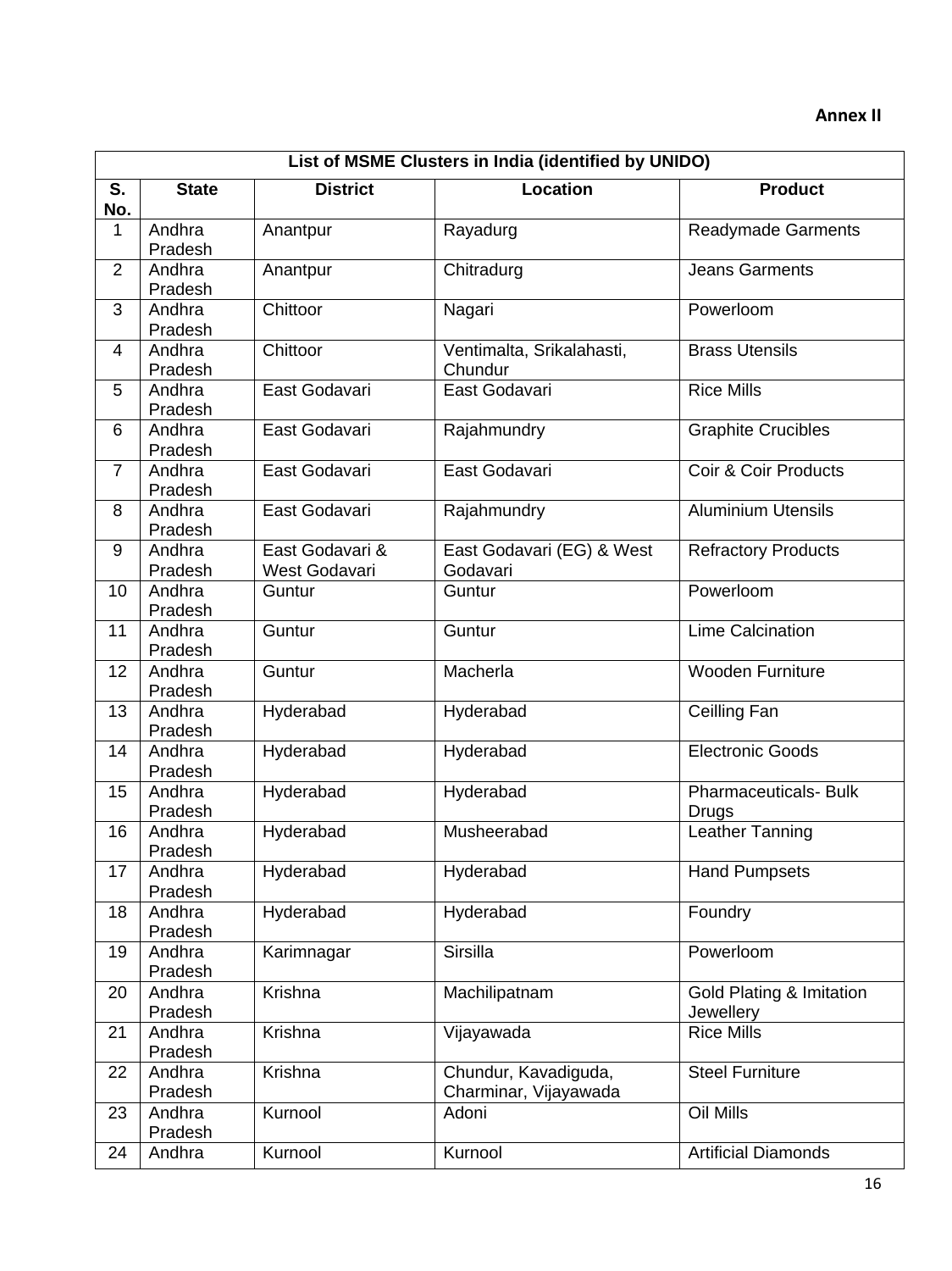|    | Pradesh           |                                         |                                                                   |                                                   |
|----|-------------------|-----------------------------------------|-------------------------------------------------------------------|---------------------------------------------------|
| 25 | Andhra<br>Pradesh | Kurnool, Cuddapah                       | Kurnool(Banaganapalle,<br>Bethamcheria, Kolimigundla)<br>Cuddapah | <b>Polished Slabs</b>                             |
| 26 | Andhra<br>Pradesh | Prakasam                                | Markapuram                                                        | <b>Stone Slate</b>                                |
| 27 | Andhra<br>Pradesh | Ranga Reddy                             | Balanagar, Jeedimetla &<br>Kukatpally                             | Machine Tools                                     |
| 28 | Andhra<br>Pradesh | Srikakulam                              | Palasa                                                            | <b>Cashew Processing</b>                          |
| 29 | Andhra<br>Pradesh | Visakhapatnam, East<br>Godavari         | Visakhapatnam, Kakinada                                           | <b>Marine Foods</b>                               |
| 30 | Andhra<br>Pradesh | Warangal                                | Warangal                                                          | Powerloom                                         |
| 31 | Andhra<br>Pradesh | Warangal                                | Warangal                                                          | <b>Brassware</b>                                  |
| 32 | Andhra<br>Pradesh | West Godavari                           | West Godavari                                                     | <b>Rice Mills</b>                                 |
| 33 | <b>Bihar</b>      | Begusarai                               | <b>Barauni</b>                                                    | <b>Engineering &amp; Fabrication</b>              |
| 34 | <b>Bihar</b>      | Muzzafarpur                             | Muzzafarpur                                                       | <b>Food Products</b>                              |
| 35 | <b>Bihar</b>      | Patna                                   | Patna                                                             | <b>Brass and German Silver</b><br><b>Utensils</b> |
| 36 | Chhattisgarh      | Durg, Rajnandgaon,<br>Raipur            | Durg, Rajnandgaon, Raipur                                         | Steel Re-rolling                                  |
| 37 | Chhattisgarh      | Durg, Raipur                            | Durg, Raipur                                                      | Castings & Metal<br>Fabrication                   |
| 38 | Delhi             | North West Delhi                        | Wazirpur, Badli                                                   | <b>Stainless Steel Utensils &amp;</b><br>Cutlery  |
| 39 | Delhi             | South & West Delhi                      | Okhla, Mayapuri                                                   | Chemicals                                         |
| 40 | Delhi             | West & South                            | Naraina & Okhla                                                   | <b>Electrical Engineering</b><br>Equipment        |
| 41 | Delhi             | West & South                            | Naraina & Okhla                                                   | <b>Electronic Goods</b>                           |
| 42 | Delhi             | North Delhi                             | Lawrence Road                                                     | <b>Food Products</b>                              |
| 43 | Delhi             | South Delhi                             | Okhla, Wazirpur Flatted<br><b>Factories Complex</b>               | <b>Leather Products</b>                           |
| 44 | Delhi             | South, West Delhi                       | Okhla, Mayapuri, Anand<br>Parbat                                  | Mechanical Engineering<br>Equipment               |
| 45 | Delhi             | West, South, East<br>Delhi              | Naraina, Okhla, Patparganj                                        | <b>Packaging Material</b>                         |
| 46 | Delhi             | West & South                            | Naraina & Okhla                                                   | <b>Paper Products</b>                             |
| 47 | Delhi             | West & South                            | Naraina Udyog Nagar &<br>Okhla                                    | <b>Plastic Products</b>                           |
| 48 | Delhi             | West, South, North<br>West              | Naraina, Okhla, Shivaji Marg,<br>Najafgarh Road                   | <b>Rubber Products</b>                            |
| 49 | Delhi             | North East Delhi                        | Shahadara & Vishwasnagar                                          | Wire Drawing                                      |
| 50 | Delhi             | West & North West                       | Mayapuri & Wazirpur                                               | <b>Metal Fabrication</b>                          |
| 51 | Delhi             | West & North East                       | Kirtinagar & Tilak Nagar                                          | Furniture                                         |
| 52 | Delhi             | North West Delhi                        | Wazirpur                                                          | <b>Electro Plating</b>                            |
| 53 | Delhi             | South, West, North<br>West & North West | Okhla, Mayapuri, Naraina,<br>Wazirpur Badli & G.T. Karnal<br>Road | <b>Auto Components</b>                            |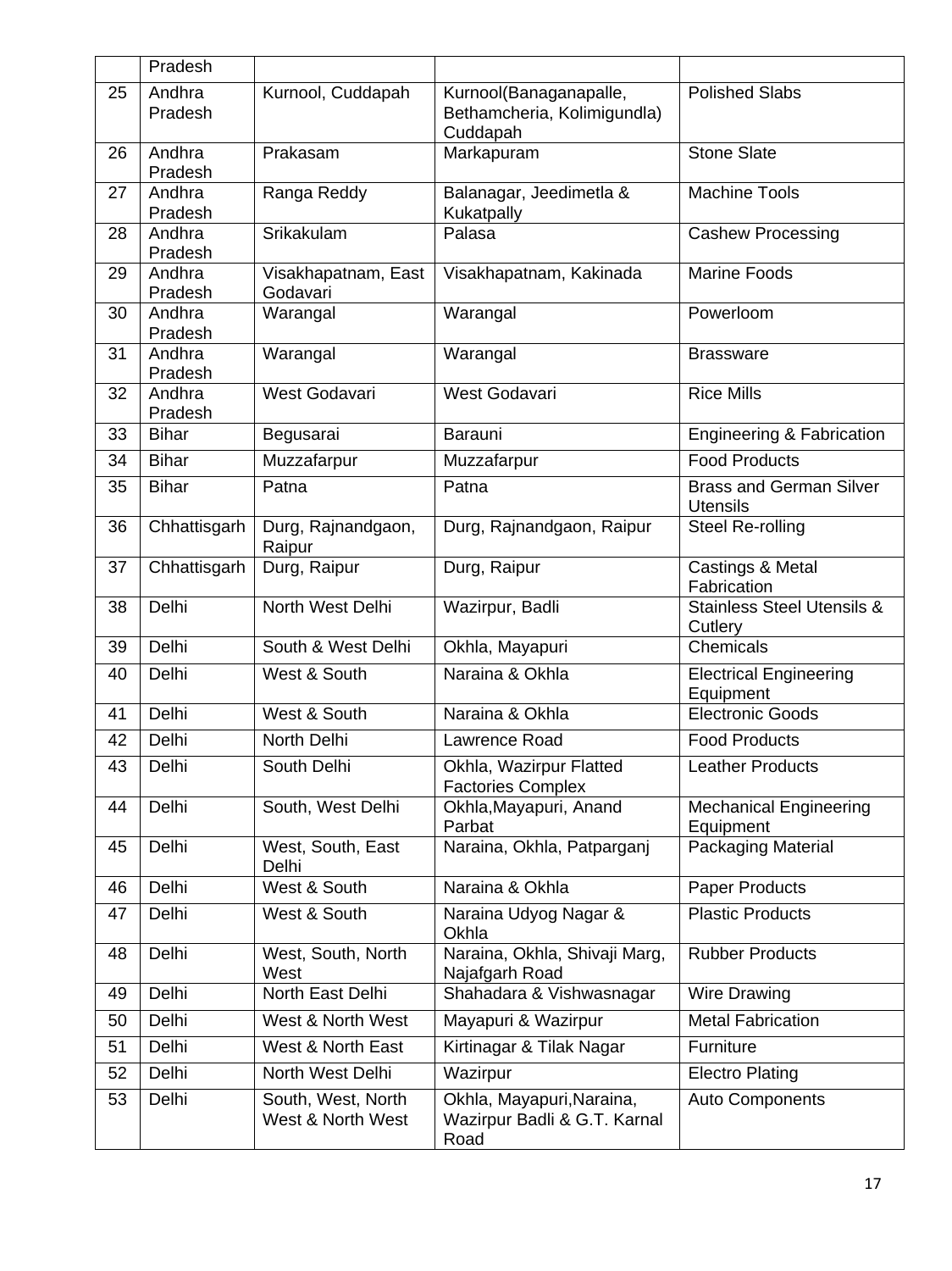| 54 | Delhi   | North East Delhi,                        | Shahdara, Gandhinagar,                 | Hosiery                         |
|----|---------|------------------------------------------|----------------------------------------|---------------------------------|
| 55 | Delhi   | East Delhi & South<br>South & North East | Okhla & Maidangari<br>Okhla & Shahdara | <b>Readymade Garments</b>       |
| 56 | Delhi   | South Delhi                              | Okhla                                  | <b>Sanitary Fittings</b>        |
| 57 | Gujarat | Ahmedabad                                | Ahmedabad                              | Pharmaceuticals                 |
| 58 | Gujarat | Ahmedabad                                | Ahmedabad                              | Dyes & Intermediates            |
| 59 | Gujarat | Ahmedabad                                | Ahmedabad                              | <b>Moulded Plastic Products</b> |
| 60 | Gujarat | Ahmedabad                                | Ahmedabad                              | <b>Readymade Garments</b>       |
| 61 | Gujarat | Ahmedabad                                | Ahmedabad                              | <b>Textile Machinery Parts</b>  |
| 62 | Gujarat | Ahmedabad                                | Ahmedabad, Dhanduka                    | <b>Diamond Processing</b>       |
| 63 | Gujarat | Ahmedabad                                | Ahmedabad                              | <b>Machine Tools</b>            |
| 64 | Gujarat | Ahmedabad                                | Ahmedabad                              | Castings & Forging              |
| 65 | Gujarat | Ahmedabad                                | Ahmedabad                              | <b>Steel Utensils</b>           |
| 66 | Gujarat | Ahmedabad                                | Ahmedabad                              | Wood Product & Furniture        |
| 67 | Gujarat | Ahmedabad                                | Ahmedabad                              | Paper Products                  |
| 68 | Gujarat | Ahmedabad                                | Ahmedabad                              | Leather Footware                |
| 69 | Gujarat | Ahmedabad                                | Ahmedabad                              | Washing Powder & Soap           |
| 70 | Gujarat | Ahmedabad                                | Ahmedabad                              | <b>Marble Slabs</b>             |
| 71 | Gujarat | Ahmedabad                                | Ahmedabad                              | <b>Power Driven Pumps</b>       |
| 72 | Gujarat | Ahmedabad                                | Ahmedabad                              | <b>Electronic Goods</b>         |
| 73 | Gujarat | Ahmedabad                                | Ahmedabad                              | <b>Auto Parts</b>               |
| 74 | Gujarat | Amreli                                   | Savarkundla                            | <b>Weights &amp; Measures</b>   |
| 75 | Gujarat | Amrelli, Juna Garh,<br>Rajkot            | Amrelli Juna Garh Rajkot belt          | Oil Mills Machinery             |
| 76 | Gujarat | Bhavnagar                                | Alang                                  | Ship Breaking                   |
| 77 | Gujarat | Bhavnagar                                | Bhavnagar                              | Steel Re-rolling                |
| 78 | Gujarat | Bhavnagar                                | Bhavnagar                              | <b>Machine Tools</b>            |
| 79 | Gujarat | Bhavnagar                                | Bhavnagar                              | Plastic Processing              |
| 80 | Gujarat | Bhavnagar                                | Bhavnagar                              | <b>Diamond Processing</b>       |
| 81 | Gujarat | Gandhinagar                              | Kalol                                  | Powerloom                       |
| 82 | Gujarat | Jamnagar                                 | Jamnagar                               | <b>Brass Parts</b>              |
| 83 | Gujarat | Jamnagar                                 | Jamnagar                               | Wood Product & Furniture        |
| 84 | Gujarat | Mahesana                                 | Vijapur                                | <b>Cotton Cloth Weaving</b>     |
| 85 | Gujarat | Rajkot                                   | Dhoraji, Gondal, Rajkot                | Oil Mills                       |
| 86 | Gujarat | Rajkot                                   | Jetpur                                 | <b>Textile Printing</b>         |
| 87 | Gujarat | Rajkot                                   | Morvi & Wankaner                       | Flooring Tiles(Clay)            |
| 88 | Gujarat | Rajkot                                   | Morvi                                  | <b>Wall Clocks</b>              |
| 89 | Gujarat | Rajkot                                   | Rajkot                                 | <b>Diesel Engines</b>           |
| 90 | Gujarat | Rajkot                                   | Rajkot                                 | <b>Electric Motors</b>          |
| 91 | Gujarat | Rajkot                                   | Rajkot                                 | Castings & Forging              |
| 92 | Gujarat | Rajkot                                   | Rajkot                                 | <b>Machine Tools</b>            |
| 93 | Gujarat | Rajkot                                   | Rajkot                                 | <b>Diamond Processing</b>       |
| 94 | Gujarat | Surat                                    | Surat, Choryasi                        | <b>Diamond Processing</b>       |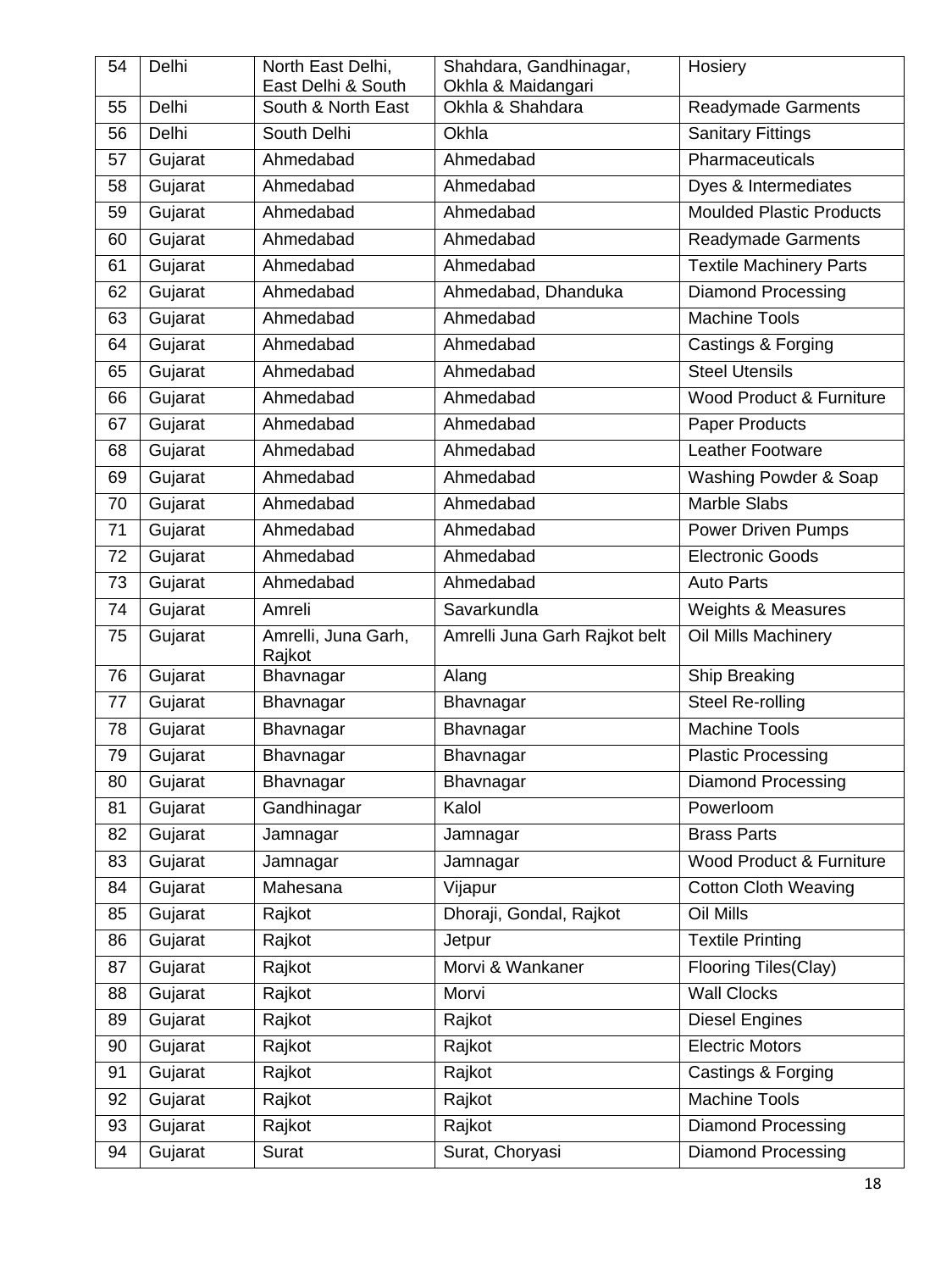| 95  | Gujarat             | Surat                           | Surat                        | Powerloom                                  |
|-----|---------------------|---------------------------------|------------------------------|--------------------------------------------|
| 96  | Gujarat             | Surat                           | Surat                        | Wood Product & Furniture                   |
| 97  | Gujarat             | Surat                           | <b>Surat</b>                 | <b>Textile Machinery</b>                   |
| 98  | Gujarat             | Surendranagar                   | Surendranagar & Thangadh     | Ceramics                                   |
| 99  | Gujarat             | Surendranagar                   | Chotila                      | <b>Sanitary Fittings</b>                   |
| 100 | Gujarat             | Vadodara                        | Vadodara                     | <b>Pharmaceuticals- Bulk</b><br>Drugs      |
| 101 | Gujarat             | Vadodara                        | Vadodara                     | <b>Plastic Processing</b>                  |
| 102 | Gujarat             | Vadodara                        | Vadodara                     | Wood Product & Furniture                   |
| 103 | Gujarat             | Valsad                          | Pardi                        | Dyes & Intermediates                       |
| 104 | Gujarat             | Valsad/Bharuch                  | Vapi/Ankleshwar              | Chemicals                                  |
| 105 | Gujarat             | Valsad/Bharuch                  | Vapi/Ankleshwar              | Pharmaceuticals- Bulk<br>Drugs             |
| 106 | Goa                 | South Goa                       | Margao                       | Pharmaceutical                             |
| 107 | Haryana             | Ambala                          | Ambala                       | Mixies & Grinders                          |
| 108 | Haryana             | Ambala                          | Ambala                       | <b>Scientific Instruments</b>              |
| 109 | Haryana             | <b>Bhiwani</b>                  | <b>Bhiwani</b>               | Powerloom                                  |
| 110 | Haryana             | <b>Bhiwani</b>                  | <b>Bhiwani</b>               | <b>Stone Crushing</b>                      |
| 111 | Haryana             | Faridabad                       | Faridabad                    | <b>Auto Components</b>                     |
| 112 | Haryana             | Faridabad                       | Faridabad                    | <b>Engineering Cluster</b>                 |
| 113 | Haryana             | Faridabad                       | Faridabad                    | <b>Stone Crushing</b>                      |
| 114 | Haryana             | Gurgaon                         | Gurgaon                      | <b>Auto Components</b>                     |
| 115 | Haryana             | Gurgaon                         | Gurgaon                      | <b>Electronic Goods</b>                    |
| 116 | Haryana             | Gurgaon                         | Gurgaon                      | <b>Electrical Engineering</b><br>Equipment |
| 117 | Haryana             | Gurgaon                         | Gurgaon                      | <b>Readymade Garments</b>                  |
| 118 | Haryana             | Gurgaon                         | Gurgaon                      | Mechanical Engineering<br>Equipment        |
|     | 119 Haryana         | Kaithal                         | Kaithal                      | <b>Rice Mills</b>                          |
| 120 | Haryana             | Karnal                          | Karnal                       | <b>Agricultural Implements</b>             |
| 121 | Haryana             | Karnal, Kurukshetra,<br>Panipat | Karnal, Kurukshetra, Panipat | <b>Rice Mills</b>                          |
| 122 | Haryana             | Panchkula                       | Pinjore                      | <b>Engineering Equipment</b>               |
| 123 | Haryana             | Panchkula                       | Panchkula                    | <b>Stone Crushing</b>                      |
| 124 | Haryana             | Panipat                         | Panipat                      | Powerloom                                  |
| 125 | Haryana             | Panipat                         | Panipat                      | Shoddy Yarn                                |
| 126 | Haryana             | Panipat                         | Samalkha                     | Foundry                                    |
| 127 | Haryana             | Panipat                         | Panipat                      | <b>Cotton Spinning</b>                     |
| 128 | Haryana             | Rohtak                          | Rohtak                       | Nuts/ Bolts                                |
| 129 | Haryana             | Yamuna Nagar                    | Yamuna Nagar                 | Plywood/Board/Blackboard                   |
| 130 | Haryana             | Yamunanagar                     | Jagadhri                     | <b>Utensils</b>                            |
| 131 | Himachal<br>Pradesh | Kullu & Sirmaur                 | Kullu & Sirmaur              | <b>Food Processing</b>                     |
| 132 | Himachal<br>Pradesh | Kangra                          | Damtal                       | Stone Crushing                             |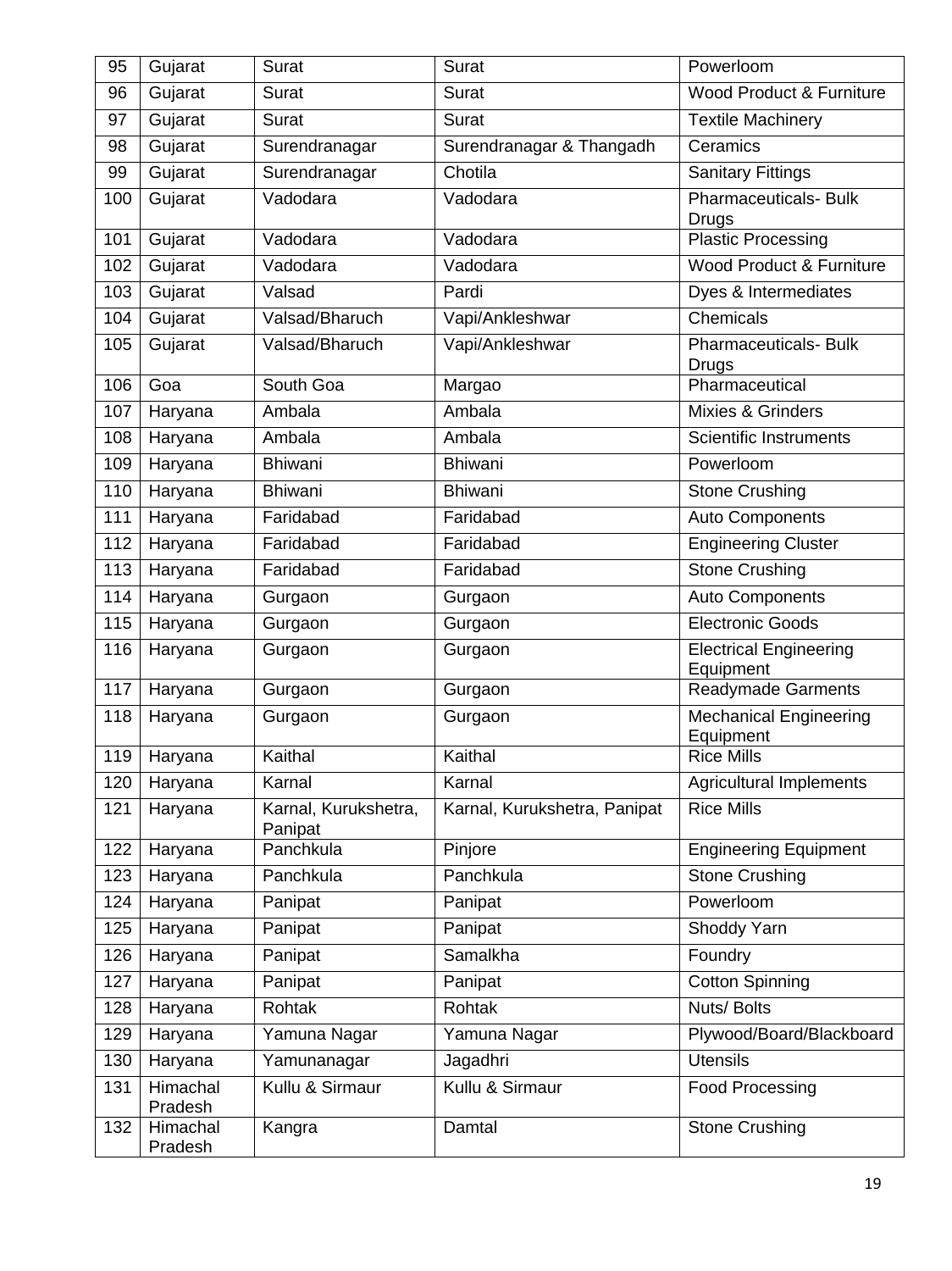| 133 | Himachal<br>Pradesh | Solan              | Parwanoo             | <b>Engineering Equipment</b>                         |
|-----|---------------------|--------------------|----------------------|------------------------------------------------------|
| 134 | Jammu &<br>Kashmir  | Anantnag           | Anantnag             | <b>Cricket Bat</b>                                   |
| 135 | Jammu &<br>Kashmir  | Jammu              | Jammu                | Steel Re-rolling                                     |
| 136 | Jammu &<br>Kashmir  | Jammu/ Kathua      | Jammu/ Kathua        | Oil Mills                                            |
| 137 | Jammu &<br>Kashmir  | Jammu/ Kathua      | Jammu/ Kathua        | <b>Rice Mills</b>                                    |
| 138 | Jammu &<br>Kashmir  | Srinagar           | Srinagar             | Timber Joinery/ Furniture                            |
| 139 | Jharkhand           | Sarikela-Kharsawan | Adityapur            | <b>Auto Components</b>                               |
| 140 | Jharkhand           | East Singhbhum     | Jamshedpur           | <b>Engineering &amp; Fabrication</b>                 |
| 141 | Jharkhand           | <b>Bokaro</b>      | <b>Bokaro</b>        | <b>Engineering &amp; Fabrication</b>                 |
| 142 | Karnataka           | Bangalore          | Bangalore            | <b>Machine Tools</b>                                 |
| 143 | Karnataka           | Bangalore          | Bangalore            | Powerloom                                            |
| 144 | Karnataka           | Bangalore          | Bangalore            | <b>Electronic Goods</b>                              |
| 145 | Karnataka           | Bangalore          | Bangalore            | <b>Readymade Garments</b>                            |
| 146 | Karnataka           | Bangalore          | Bangalore            | <b>Light Engineering</b>                             |
| 147 | Karnataka           | Bangalore          | Bangalore            | <b>Leather Products</b>                              |
| 148 | Karnataka           | Belgaum            | Belgaum              | Foundry                                              |
| 149 | Karnataka           | Belgaum            | Belgaum              | Powerloom                                            |
| 150 | Karnataka           | <b>Bellary</b>     | <b>Bellary</b>       | <b>Jeans Garments</b>                                |
| 151 | Karnataka           | <b>Bijapur</b>     | <b>Bijapur</b>       | Oil Mills                                            |
| 152 | Karnataka           | Dharwad            | Hubli, Dharwad       | <b>Agriculture Implements</b><br>and Tractor Trailer |
| 153 | Karnataka           | Gadag              | Gadag Betgeri        | Powerloom                                            |
| 154 | Karnataka           | Gulburga           | Gulburga Gadagh belt | Dal Mills                                            |
| 155 | Karnataka           | Hassan             | Arasikara            | Coir & Coir Products                                 |
| 156 | Karnataka           | <b>Mysore</b>      | <b>Mysore</b>        | <b>Food Products</b>                                 |
| 157 | Karnataka           | <b>Mysore</b>      | <b>Mysore</b>        | <b>Silk</b>                                          |
| 158 | Karnataka           | Raichur            | Raichur              | <b>Leather Products</b>                              |
| 159 | Karnataka           | Shimoga            | Shimoga              | <b>Rice Mills</b>                                    |
| 160 | Karnataka           | South Kannada      | Mangalore            | <b>Food Products</b>                                 |
| 161 | Kerala              | Alappuzha          | Alappuzha            | Coir & Coir Products                                 |
| 162 | Kerala              | Ernakulam          | Ernakulam            | <b>Rubber Products</b>                               |
| 163 | Kerala              | Ernakulam          | Ernakulam            | Powerloom                                            |
| 164 | Kerala              | Ernakulam          | Kochi                | Sea Food Processing                                  |
| 165 | Kerala              | Kannur             | Kannur               | Powerloom                                            |
| 166 | Kerala              | Kollam             | Kollam               | Coir & Coir Products                                 |
| 167 | Kerala              | Kottayam           | Kottayam             | Rubber Products                                      |
| 168 | Kerala              | Mallappuram        | Mallappuram          | Powerloom                                            |
| 169 | Kerala              | Palakkad           | Palakkad             | Powerloom                                            |
| 170 | Kerala              |                    | Faizlure             | Powerloom                                            |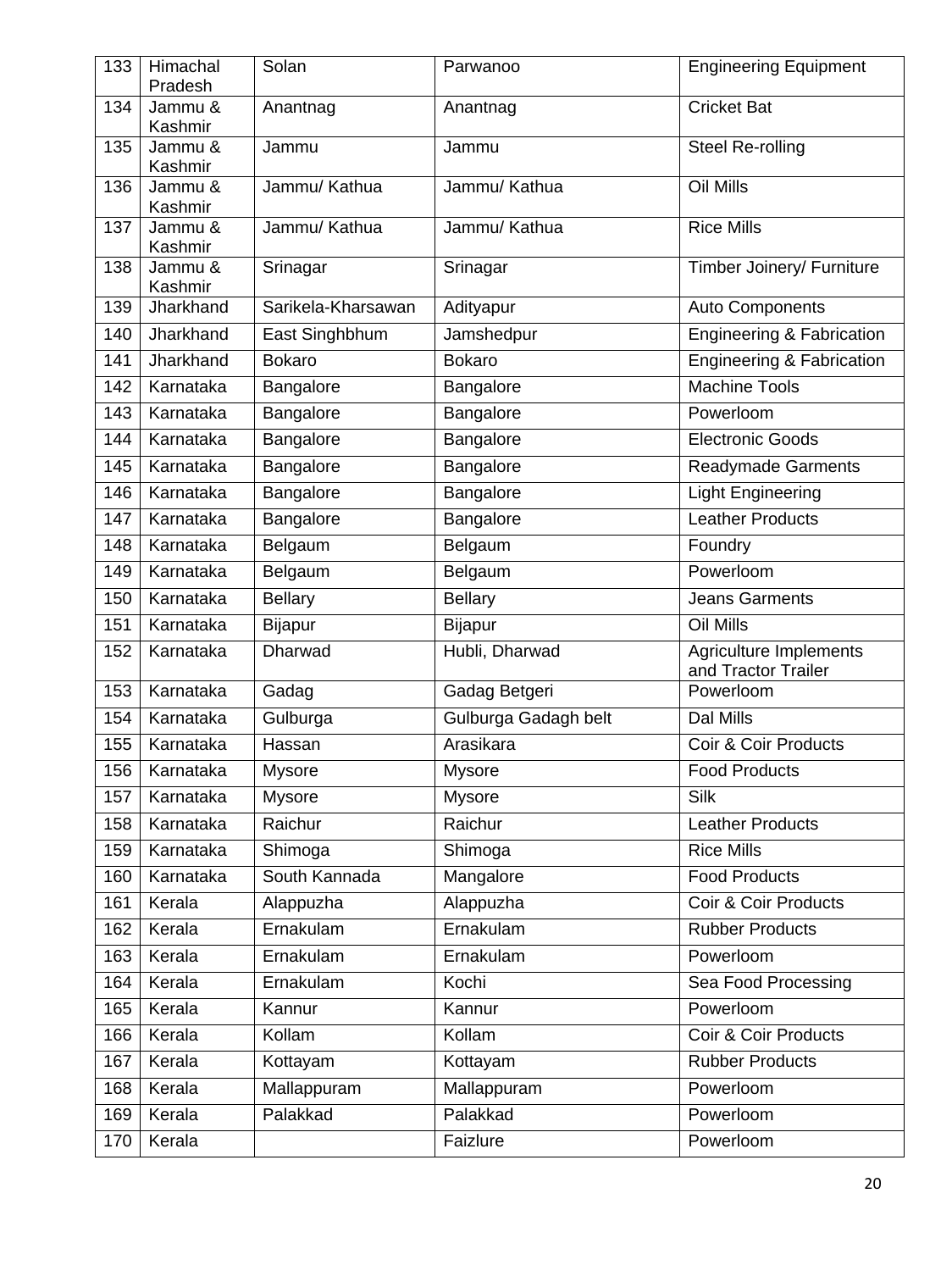| 171 | Maharashtra     | Ahmednagar      | Ahmednagar       | <b>Auto Components</b>                 |
|-----|-----------------|-----------------|------------------|----------------------------------------|
| 172 | Maharashtra     | Akola           | Akola            | Oil Mills (Cotton seed)                |
| 173 | Maharashtra     | Akola           | Akola            | Dal Mills                              |
| 174 | Maharashtra     | Aurangabad      | Aurangabad       | <b>Auto Components</b>                 |
| 175 | Maharashtra     | Aurangabad      | Aurangabad       | <b>Pharmaceuticals- Bulk</b><br>Drugs  |
| 176 | Maharashtra     | <b>Bhandara</b> | <b>Bhandara</b>  | <b>Rice Mills</b>                      |
| 177 | Maharashtra     | Chandrapur      | Chandrapur       | Roofing Tiles                          |
| 178 | Maharashtra     | Chandrapur      | Chandrapur       | <b>Rice Mills</b>                      |
| 179 | Maharashtra     | <b>Dhule</b>    | <b>Dhule</b>     | <b>Chilly Powder</b>                   |
| 180 | Maharashtra     | Gadchiroli      | Gadchiroli       | Castings & Forging                     |
| 181 | Maharashtra     | Gadchiroli      | Gadchiroli       | <b>Rice Mills</b>                      |
| 182 | Maharashtra     | Gondia          | Gondiya          | <b>Rice Mills</b>                      |
| 183 | Maharashtra     | Jalgaon         | Jalgaon          | <b>Dal Mills</b>                       |
| 184 | Maharashtra     | Jalgaon         | Jalgaon          | Agriculture Implements                 |
| 185 | Maharashtra     | Jalna           | Jalna            | <b>Engineering Equipment</b>           |
| 186 | Maharashtra     | Kolhapur        | Kolhapur         | <b>Diesel Engines</b>                  |
| 187 | Maharashtra     | Kolhapur        | Kolhapur         | Foundry                                |
| 188 | Maharashtra     | Kolhapur        | Ichalkaranji     | Powerloom                              |
| 189 | Maharashtra     | Mumbai          | Mumbai           | <b>Electronic Goods</b>                |
| 190 | Maharashtra     | Mumbai          | Mumbai           | <b>Pharmaceutical - Basic</b><br>Drugs |
| 191 | Maharashtra     | Mumbai          | Mumbai           | Toys (Plastic)                         |
| 192 | Maharashtra     | Mumbai          | Mumbai           | <b>Readymade Garments</b>              |
| 193 | Maharashtra     | Mumbai          | Mumbai           | Hosiery                                |
| 194 | Maharashtra     | Mumbai          | Mumbai           | <b>Machine Tools</b>                   |
| 195 | Maharashtra     | Mumbai          | Mumbai           | <b>Engineering Equipment</b>           |
|     | 196 Maharashtra | Mumbai          | Mumbai           | Chemicals                              |
| 197 | Maharashtra     | Mumbai          | Mumbai           | Packaging Material                     |
| 198 | Maharashtra     | Mumbai          | Mumbai           | Handtools                              |
| 199 | Maharashtra     | Mumbai          | Mumbai           | <b>Plastic Products</b>                |
| 200 | Maharashtra     | Nagpur          | Nagpur           | Powerloom                              |
| 201 | Maharashtra     | Nagpur          | Nagpur           | <b>Engineering &amp; Fabrication</b>   |
| 202 | Maharashtra     | Nagpur          | Nagpur           | <b>Steel Furniture</b>                 |
| 203 | Maharashtra     | Nagpur          | Nagpur(Butibori) | <b>Readymade Garments</b>              |
| 204 | Maharashtra     | Nagpur          | Nagpur           | <b>Handtools</b>                       |
| 205 | Maharashtra     | Nagpur          | Nagpur           | Food Processing                        |
| 206 | Maharashtra     | Nanded          | Nanded           | Dal Mills                              |
| 207 | Maharashtra     | <b>Nashik</b>   | Malegaon         | Powerloom                              |
| 208 | Maharashtra     | <b>Nashik</b>   | <b>Nashik</b>    | <b>Steel Furniture</b>                 |
| 209 | Maharashtra     | Pune            | Pune             | <b>Auto Components</b>                 |
| 210 | Maharashtra     | Pune            | Pune             | <b>Electronic Goods</b>                |
| 211 | Maharashtra     | Pune            | Pune             | <b>Food Products</b>                   |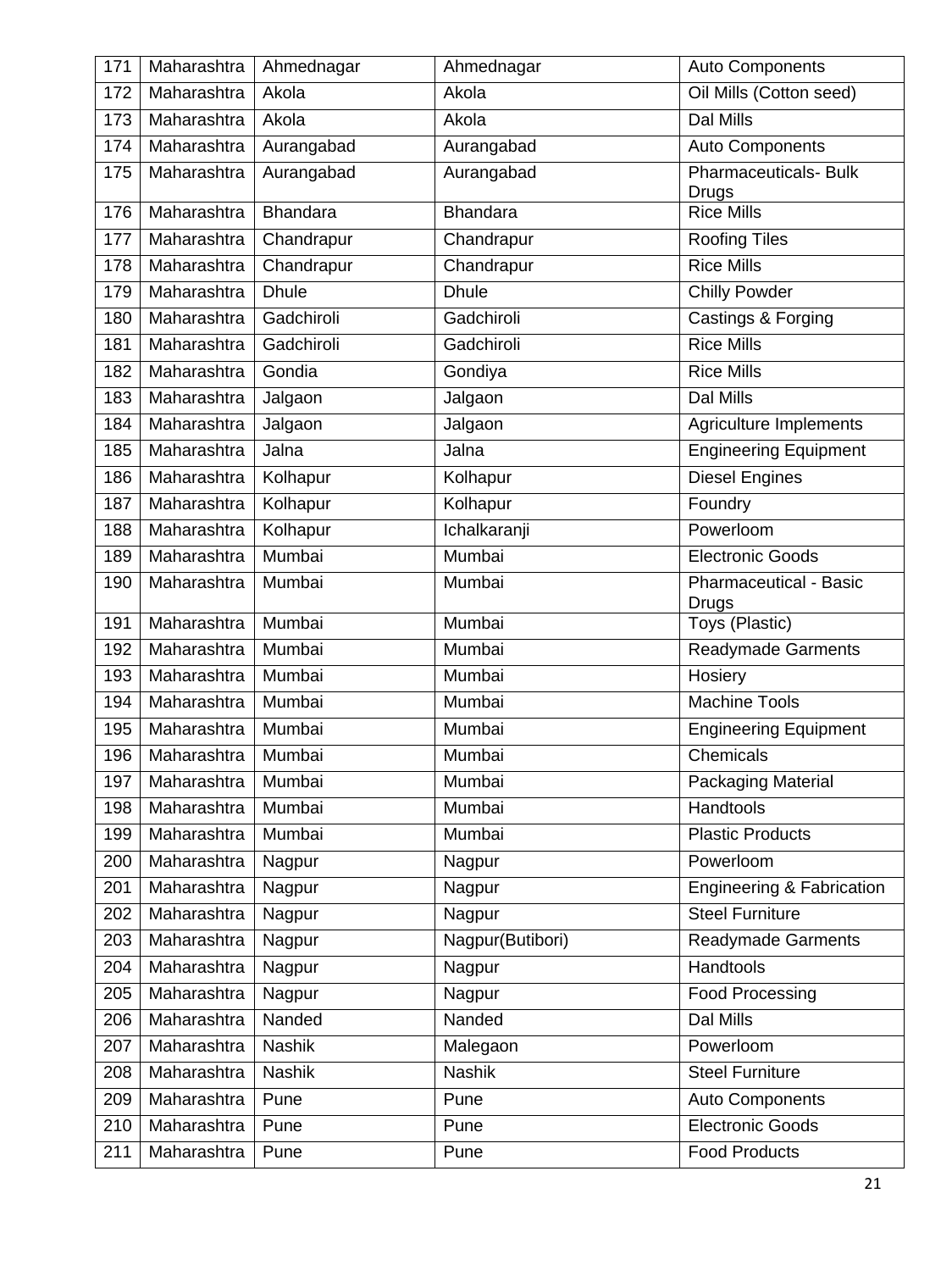| 212 | Maharashtra       | Pune              | Pune                   | <b>Readymade Garments</b>                    |
|-----|-------------------|-------------------|------------------------|----------------------------------------------|
| 213 | Maharashtra       | Pune              | Pune                   | <b>Pharmaceuticals- Bulk</b><br><b>Drugs</b> |
| 214 | Maharashtra       | Pune              | Pune                   | <b>Fibre Glass</b>                           |
| 215 | Maharashtra       | Ratnagiri         | Ratnagiri              | Canned & Processed Fish                      |
| 216 | Maharashtra       | Sangli            | Sangli                 | M S Rods                                     |
| 217 | Maharashtra       | Sangli            | Madhavanagar           | Powerloom                                    |
| 218 | Maharashtra       | Satara            | Satara                 | Leather Tanning                              |
| 219 | Maharashtra       | Sholapur          | Sholapur               | Powerloom                                    |
| 220 | Maharashtra       | Sindhudurg        | Sindhudurg             | <b>Cashew Processing</b>                     |
| 221 | Maharashtra       | Sindhudurg        | Sindhudurg             | <b>Copper Coated Wires</b>                   |
| 222 | Maharashtra       | Thane             | <b>Bhiwandi</b>        | Powerloom                                    |
| 223 | Maharashtra       | Thane             | Kalyan                 | Confectionery                                |
| 224 | Maharashtra       | Thane             | Vashind                | Chemicals                                    |
| 225 | Maharashtra       | Thane             | Tarapur, Thane-Belapur | <b>Pharmaceuticals- Bulk</b><br>Drugs        |
| 226 | Maharashtra       | Thane             | Thane                  | Sea Food                                     |
| 227 | Maharashtra       | Wardha            | Wardha                 | Solvent Oil                                  |
| 228 | Maharashtra       | Yavatmal          | Yavatmal               | Dal Mills                                    |
| 229 | Madhya<br>Pradesh | <b>Bhopal</b>     | <b>Bhopal</b>          | <b>Engineering Equipment</b>                 |
| 230 | Madhya<br>Pradesh | Dewas             | Dewas                  | <b>Electrical Goods</b>                      |
| 231 | Madhya<br>Pradesh | <b>East Nimar</b> | <b>Burhanpur</b>       | Powerloom                                    |
| 232 | Madhya<br>Pradesh | Indore            | Indore                 | Pharmaceuticals-Bulk<br><b>Drugs</b>         |
| 233 | Madhya<br>Pradesh | Indore            | Indore                 | <b>Readymade Garments</b>                    |
| 234 | Madhya<br>Pradesh | Indore            | Indore                 | <b>Food Processing</b>                       |
| 235 | Madhya<br>Pradesh | Indore            | Pithampur              | <b>Auto Components</b>                       |
| 236 | Madhya<br>Pradesh | Jabalpur          | Jabalpur               | <b>Readymade Garments</b>                    |
| 237 | Madhya<br>Pradesh | Jabalpur          | Jabalpur               | Powerloom                                    |
| 238 | Madhya<br>Pradesh | Ujjain            | Ujjain                 | Powerloom                                    |
| 239 | Orissa            | Balangir          | Balangir               | <b>Rice Mills</b>                            |
| 240 | Orissa            | <b>Balasore</b>   | Balasore               | <b>Rice Mills</b>                            |
| 241 | Orissa            | <b>Balasore</b>   | Balasore               | Powerloom                                    |
| 242 | Orissa            | Cuttack           | Cuttack                | <b>Rice Mills</b>                            |
| 243 | Orissa            | Cuttack           | Cuttack                | Chemicals &<br>Pharmaceuticals               |
| 244 | Orissa            | Cuttack           | Cuttack (Jagatpur)     | Engineering & Fabrication                    |
| 245 | Orissa            | Cuttack           | <b>Cuttack</b>         | <b>Spices</b>                                |
| 246 | Orissa            | Dhenkanal         | Dhenkanal              | Powerloom                                    |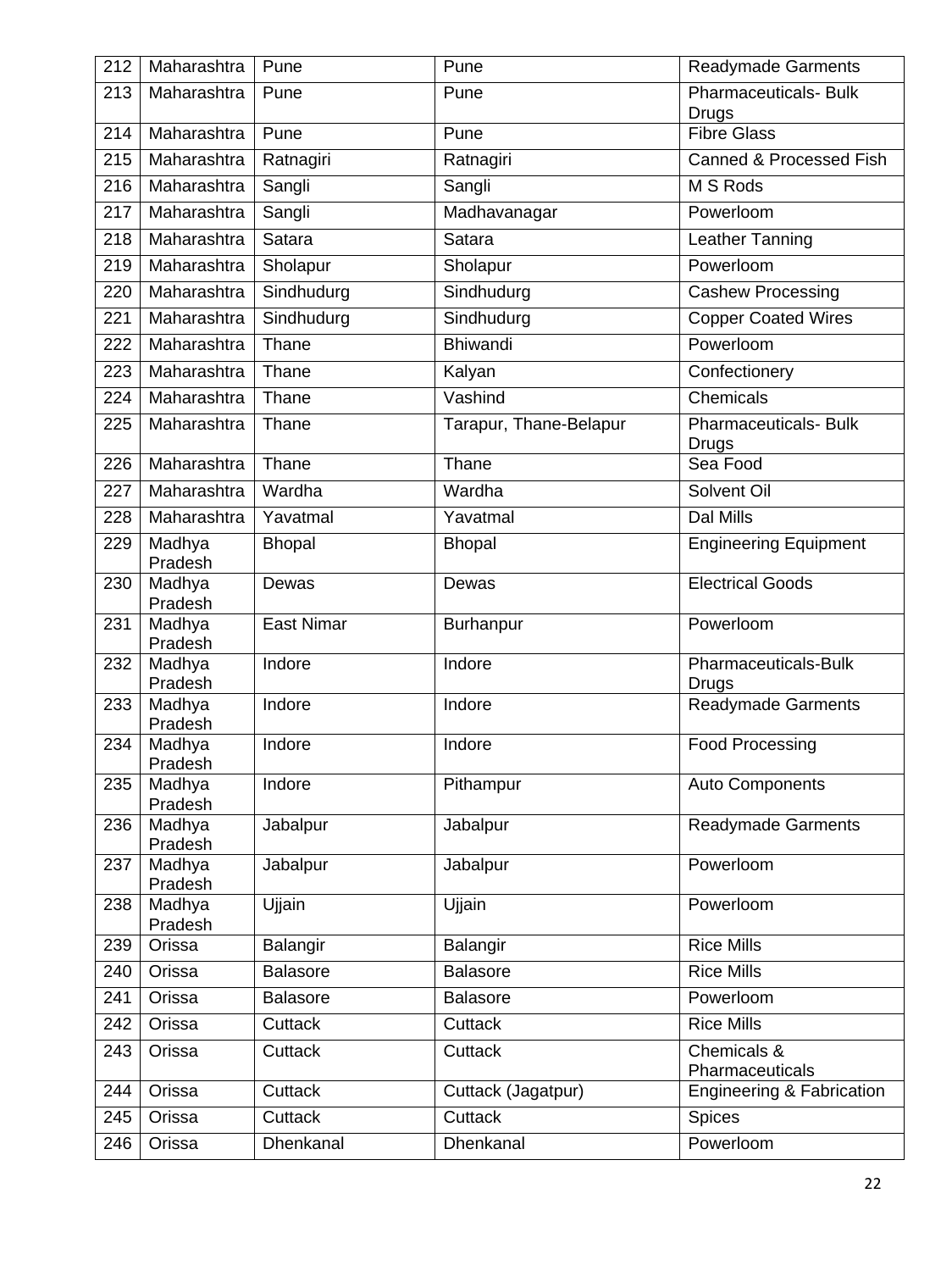| 247 | Orissa    | Ganjam                           | Ganjam                                      | Powerloom                      |
|-----|-----------|----------------------------------|---------------------------------------------|--------------------------------|
| 248 | Orissa    | Ganjam                           | Ganjam                                      | <b>Rice Mills</b>              |
| 249 | Orissa    | Koraput                          | Koraput                                     | <b>Rice Mills</b>              |
| 250 | Orissa    | Puri                             | Puri                                        | <b>Rice Mills</b>              |
| 251 | Orissa    | Sambhalpur                       | Sambhalpur                                  | <b>Rice Mills</b>              |
| 252 | Punjab    | Amritsar                         | Amritsar                                    | <b>Rice Mills</b>              |
| 253 | Punjab    | Amritsar                         | Amritsar                                    | Shoddy Yarn                    |
| 254 | Punjab    | Amritsar                         | Amritsar                                    | Powerloom                      |
| 255 | Punjab    | Fatehgarh Sahib                  | Mandi Govindgarh                            | Steel Re-rolling               |
| 256 | Punjab    | Gurdaspur                        | <b>Batala</b>                               | <b>Machine Tools</b>           |
| 257 | Punjab    | Gurdaspur                        | Batala, Gurdaspur                           | <b>Rice Mills</b>              |
| 258 | Punjab    | Gurdaspur                        | <b>Batala</b>                               | Castings & Forging             |
| 259 | Punjab    | Jalandhar                        | Jalandhar                                   | <b>Sports Goods</b>            |
| 260 | Punjab    | Jalandhar                        | Jalandhar                                   | <b>Agricultural Implements</b> |
| 261 | Punjab    | Jalandhar                        | Jalandhar                                   | Handtools                      |
| 262 | Punjab    | Jalandhar                        | Jalandhar                                   | <b>Rubber Goods</b>            |
| 263 | Punjab    | Jalandhar                        | Kartarpur                                   | Wooden Furniture               |
| 264 | Punjab    | Jalandhar                        | Jalandhar                                   | Leather Tanning                |
| 265 | Punjab    | Jalandhar                        | Jalandhar                                   | Leather Footwear               |
| 266 | Punjab    | Jalandhar                        | Jalandhar                                   | <b>Surgical Instruments</b>    |
| 267 | Punjab    | Kapurthala                       | Kapurthala                                  | <b>Rice Mills</b>              |
| 268 | Punjab    | Kapurthala                       | Phagwara                                    | Diesel Engines                 |
| 269 | Punjab    | Ludhiana                         | Ludhiana                                    | <b>Auto Components</b>         |
| 270 | Punjab    | Ludhiana                         | Ludhiana                                    | <b>Bicycle Parts</b>           |
| 271 | Punjab    | Ludhiana                         | Ludhiana                                    | Hosiery                        |
| 272 | Punjab    | Ludhiana                         | Ludhiana                                    | Sewing M/C Components          |
| 273 | Punjab    | Ludhiana                         | Ludhiana                                    | <b>Industrial Fastners</b>     |
| 274 | Punjab    | Ludhiana                         | Ludhiana                                    | Handtools                      |
| 275 | Punjab    | Ludhiana                         | Ludhiana                                    | <b>Machine Tools</b>           |
| 276 | Punjab    | Ludhiana                         | Ludhiana                                    | Forging                        |
| 277 | Punjab    | Ludhiana                         | Ludhiana                                    | Electroplating                 |
| 278 | Punjab    | Moga                             | Moga                                        | <b>Wheat Threshers</b>         |
| 279 | Punjab    | Patiala                          | Patiala                                     | <b>Agricultural Implements</b> |
| 280 | Punjab    | Patiala                          | Patiala                                     | <b>Cutting Tools</b>           |
| 281 | Punjab    | Sangrur                          | Sangrur                                     | <b>Rice Mills</b>              |
| 282 | Rajasthan | Alwar, S. Madhopur,<br>Bharatpur | Alwar, S. Madhopur<br><b>Bharatpur belt</b> | Oil Mills                      |
| 283 | Rajasthan | Ajmer                            | Kishangarh                                  | Marbe Slabs                    |
| 284 | Rajasthan | Ajmer                            | Kishangarh                                  | Powerloom                      |
| 285 | Rajasthan | Alwar                            | Alwar                                       | Chemicals                      |
| 286 | Rajasthan | <b>Bikaner</b>                   | <b>Bikaner</b>                              | Papad Mangodi, Namkin          |
| 287 | Rajasthan | <b>Bikaner</b>                   | <b>Bikaner</b>                              | <b>Plaster of Paris</b>        |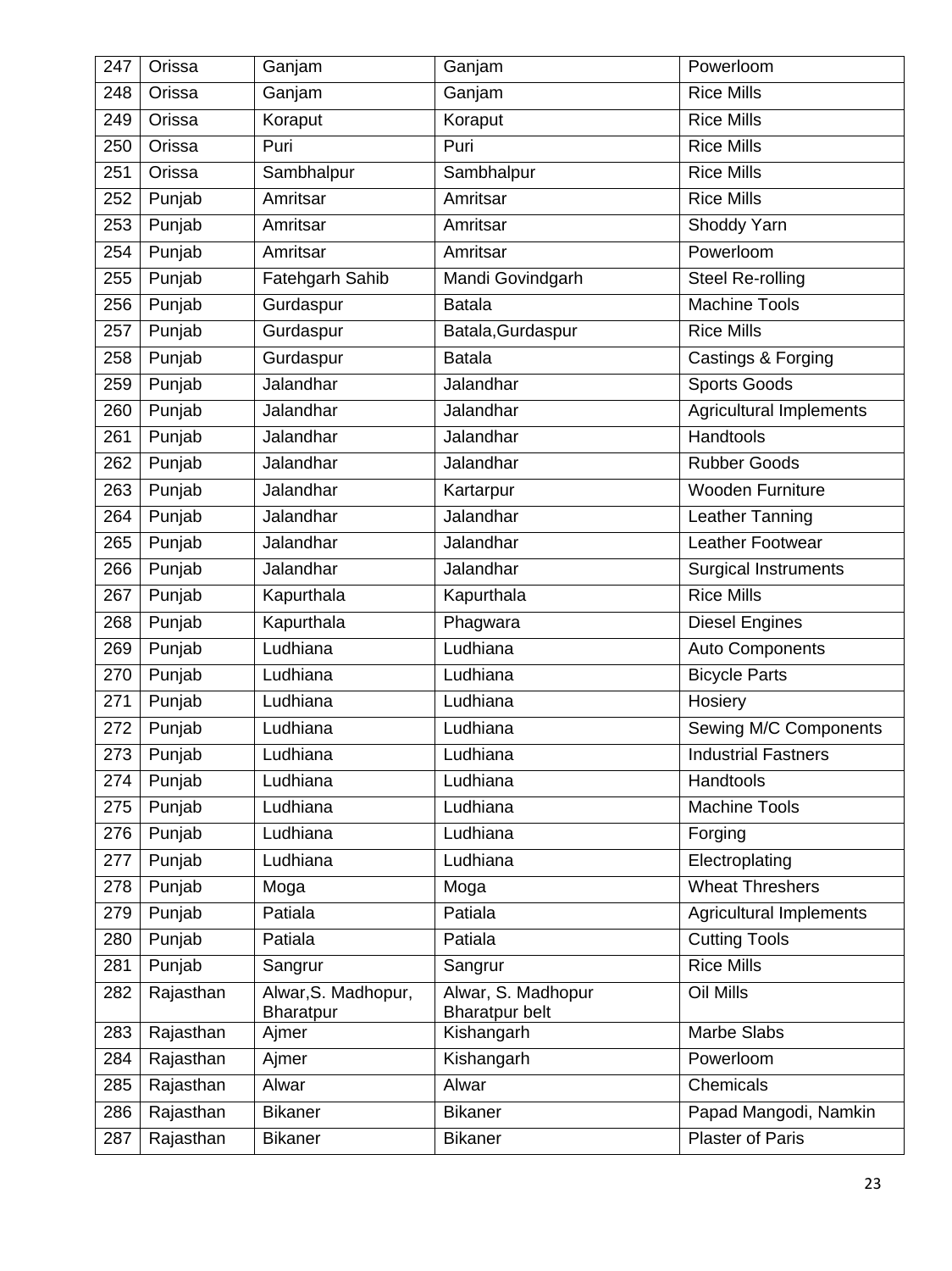| 288 | Rajasthan         | Dausa           | Mahuwa                                  | Sand Stone                                 |
|-----|-------------------|-----------------|-----------------------------------------|--------------------------------------------|
| 289 | Rajasthan         | Gaganagar       | Ganganagar                              | <b>Food Processing</b>                     |
| 290 | Rajasthan         | Jaipur          | Jaipur                                  | Gems & Jewellery                           |
| 291 | Rajasthan         | Jaipur          | Jaipur                                  | <b>Ball Bearing</b>                        |
| 292 | Rajasthan         | Jaipur          | Jaipur                                  | <b>Electrical Engineering</b><br>Equipment |
| 293 | Rajasthan         | Jaipur          | Jaipur                                  | <b>Food Products</b>                       |
| 294 | Rajasthan         | Jaipur          | Jaipur                                  | Garments                                   |
| 295 | Rajasthan         | Jaipur          | Jaipur                                  | Lime                                       |
| 296 | Rajasthan         | Jaipur          | Jaipur                                  | <b>Mechanical Engineering</b><br>Equipment |
| 297 | Rajasthan         | Jhalawar        | Jhalawar                                | <b>Marble Slabs</b>                        |
| 298 | Rajasthan         | Nagaur          | Nagaur                                  | Handtools                                  |
| 299 | Rajasthan         | Sikar           | Shikhawati                              | <b>Wooden Furniture</b>                    |
| 300 | Rajasthan         | Sirohi          | Sirohi                                  | <b>Marble Slabs</b>                        |
| 301 | Rajasthan         | Udaipur         | Udaipur                                 | Marble Slabs                               |
| 302 | <b>Tamil Nadu</b> | Chennai         | Chennai                                 | Auto components                            |
| 303 | <b>Tamil Nadu</b> | Chennai         | Chennai                                 | <b>Leather Products</b>                    |
| 304 | <b>Tamil Nadu</b> | Chennai         | Chennai                                 | Electroplating                             |
| 305 | <b>Tamil Nadu</b> | Coimbatore      | Coimbatore                              | <b>Diesel Engines</b>                      |
| 306 | <b>Tamil Nadu</b> | Coimbatore      | Coimbatore                              | <b>Agricultural Implements</b>             |
| 307 | <b>Tamil Nadu</b> | Coimbatore      | Tirupur                                 | Hosiery                                    |
| 308 | <b>Tamil Nadu</b> | Coimbatore      | Coimbatore                              | <b>Machine Tools</b>                       |
| 309 | <b>Tamil Nadu</b> | Coimbatore      | Coimbatore                              | Castings & Forging                         |
| 310 | <b>Tamil Nadu</b> | Coimbatore      | Coimbatore, Palladam,<br>Kannam Palayam | Powerloom                                  |
| 311 | <b>Tamil Nadu</b> | Coimbatore      | Coimbatore                              | <b>Wet Grinding Machines</b>               |
| 312 | <b>Tamil Nadu</b> | Erode           | Surampatti                              | Powerloom                                  |
| 313 | <b>Tamil Nadu</b> | Karur           | Karur                                   | Powerloom                                  |
| 314 | <b>Tamil Nadu</b> | Madurai         | Madurai                                 | <b>Readymade Garments</b>                  |
| 315 | <b>Tamil Nadu</b> | Madurai         | Madurai                                 | <b>Rice Mills</b>                          |
| 316 | <b>Tamil Nadu</b> | Madurai         | Madurai                                 | <b>Dal Mills</b>                           |
| 317 | <b>Tamil Nadu</b> | Namakkal        | Thiruchengode                           | <b>Rigs</b>                                |
| 318 | <b>Tamil Nadu</b> | Salem           | Salem                                   | <b>Readymade Garments</b>                  |
| 319 | <b>Tamil Nadu</b> | Salem           | Salem                                   | Starch & Sago                              |
| 320 | <b>Tamil Nadu</b> | Thanjavur       | Thanjavur                               | <b>Rice Mills</b>                          |
| 321 | <b>Tamil Nadu</b> | Tiruchirappalli | Tiruchirappalli                         | <b>Engineering Equipment</b>               |
| 322 | <b>Tamil Nadu</b> | Tiruchirappalli | Tiruchirapalli (Rural)                  | <b>Artificial Diamonds</b>                 |
| 323 | <b>Tamil Nadu</b> | Tuticorin       | Kovilpathi                              | <b>Safety Matches</b>                      |
| 324 | <b>Tamil Nadu</b> | Vellore         | Ambur, Vaniyambadi, Pallar<br>Valley    | Leather Tanning                            |
| 325 | <b>Tamil Nadu</b> | Virdhunagar     | Rajapalayam                             | Cotton Mills(Gauge Cloth)                  |
| 326 | <b>Tamil Nadu</b> | Virudhunagar    | Virudhunagar                            | <b>Tin Container</b>                       |
| 327 | <b>Tamil Nadu</b> | Virudhunagar    | Sivakasi                                | Printing                                   |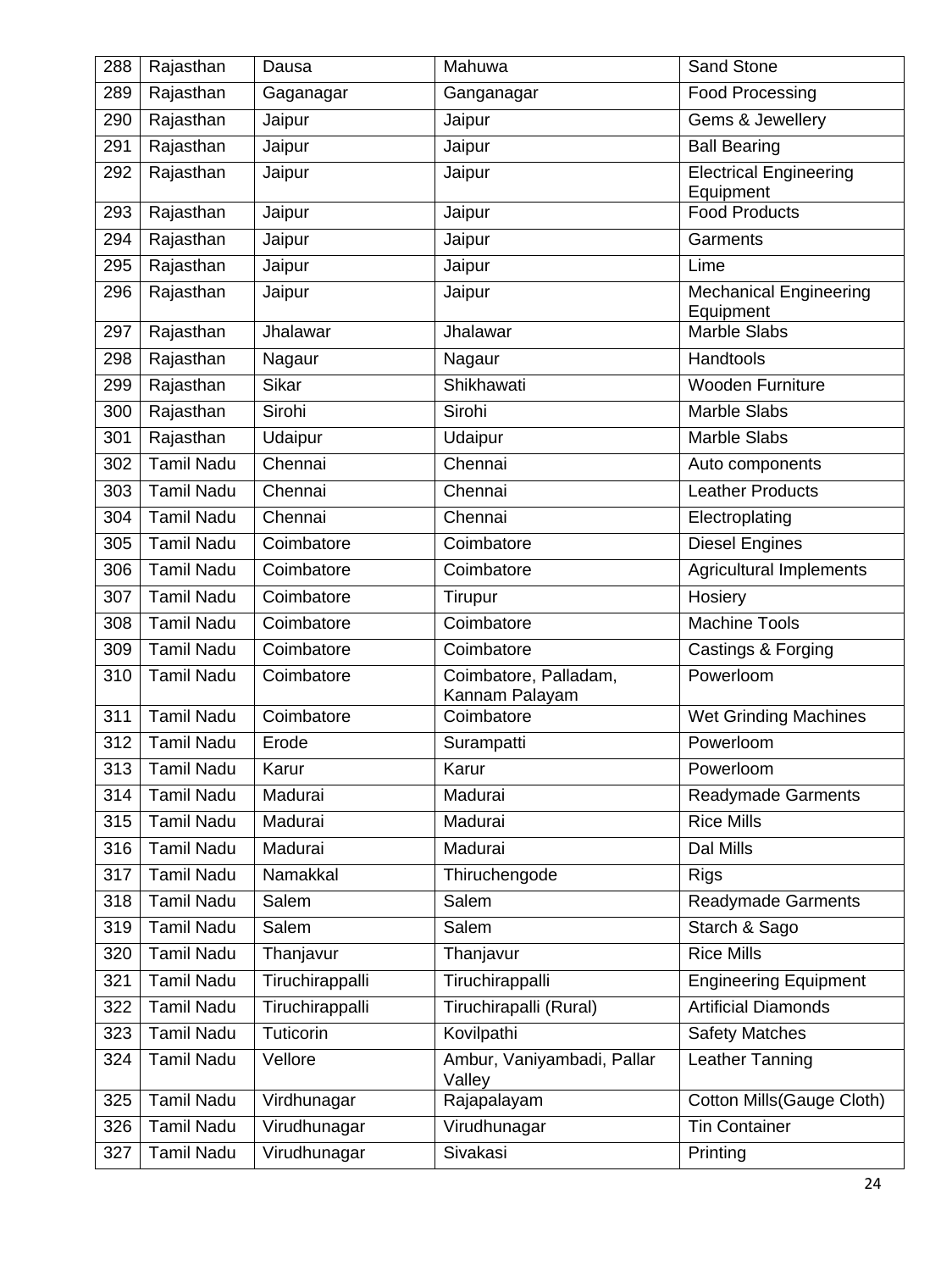| 328 | <b>Tamil Nadu</b> | Virudhunagar           | Sivakasi       | Safety Matches & Fire<br><b>Works</b>      |
|-----|-------------------|------------------------|----------------|--------------------------------------------|
| 329 | <b>Tamil Nadu</b> | Virudhunagar           | Srivilliputhur | <b>Toilet Soap</b>                         |
| 330 | Uttar<br>Pradesh  | Agra                   | Agra           | Foundry                                    |
| 331 | Uttar<br>Pradesh  | Agra                   | Agra           | Leather Footwear                           |
| 332 | Uttar<br>Pradesh  | Agra                   | Agra           | <b>Mechanical Engineering</b><br>Equipment |
| 333 | Uttar<br>Pradesh  | Aligarh                | Aligarh        | <b>Brass &amp; Gunmetal Statues</b>        |
| 334 | Uttar<br>Pradesh  | Aligarh                | Aligarh        | Locks                                      |
| 335 | Uttar<br>Pradesh  | Aligarh                | Aligarh        | <b>Building Hardware</b>                   |
| 336 | Uttar<br>Pradesh  | Allahabad              | Mau            | Powerloom                                  |
| 337 | Uttar<br>Pradesh  | Allahabad              | Mau Aima       | <b>Leather Products</b>                    |
| 338 | Uttar<br>Pradesh  | <b>Banda</b>           | <b>Banda</b>   | Powerloom                                  |
| 339 | Uttar<br>Pradesh  | Bulandshahr            | Khurja         | Ceramics                                   |
| 340 | Uttar<br>Pradesh  | Firozabad              | Firozabad      | <b>Glass Products</b>                      |
| 341 | Uttar<br>Pradesh  | Gautam Buddha<br>Nagar | Noida          | <b>Electronic Goods</b>                    |
| 342 | Uttar<br>Pradesh  | Gautam Buddha<br>Nagar | Noida          | Toys                                       |
| 343 | Uttar<br>Pradesh  | Gautam Buddha<br>Nagar | Noida          | Chemicals                                  |
| 344 | Uttar<br>Pradesh  | Gautam Buddha<br>Nagar | Noida          | <b>Electrical Engineering</b><br>Equipment |
| 345 | Uttar<br>Pradesh  | Gautam Buddha<br>Nagar | Noida          | Garments                                   |
| 346 | Uttar<br>Pradesh  | Gautam Buddha<br>Nagar | Noida          | <b>Mechanical Engineering</b><br>Equipment |
| 347 | Uttar<br>Pradesh  | Gautam Buddha<br>Nagar | Noida          | Packaging Material                         |
| 348 | Uttar<br>Pradesh  | Gautam Buddha<br>Nagar | Noida          | <b>Plastic Products</b>                    |
| 349 | Uttar<br>Pradesh  | Ghaziabad              | Ghaziabad      | Chemicals                                  |
| 350 | Uttar<br>Pradesh  | Ghaziabad              | Ghaziabad      | <b>Mechanical Engineering</b><br>Equipment |
| 351 | Uttar<br>Pradesh  | Ghaziabad              | Ghaziabad      | Packaging Material                         |
| 352 | Uttar<br>Pradesh  | Gorakhpur              | Gorakhpur      | Powerloom                                  |
| 353 | Uttar<br>Pradesh  | Hathras                | Hathras        | Sheetwork (Globe, Lamp)                    |
| 354 | Uttar<br>Pradesh  | Jhansi                 | Jhansi         | Powerloom                                  |
| 355 | Uttar<br>Pradesh  | Kannauj                | Kannauj        | Perfumery & Essential Oils                 |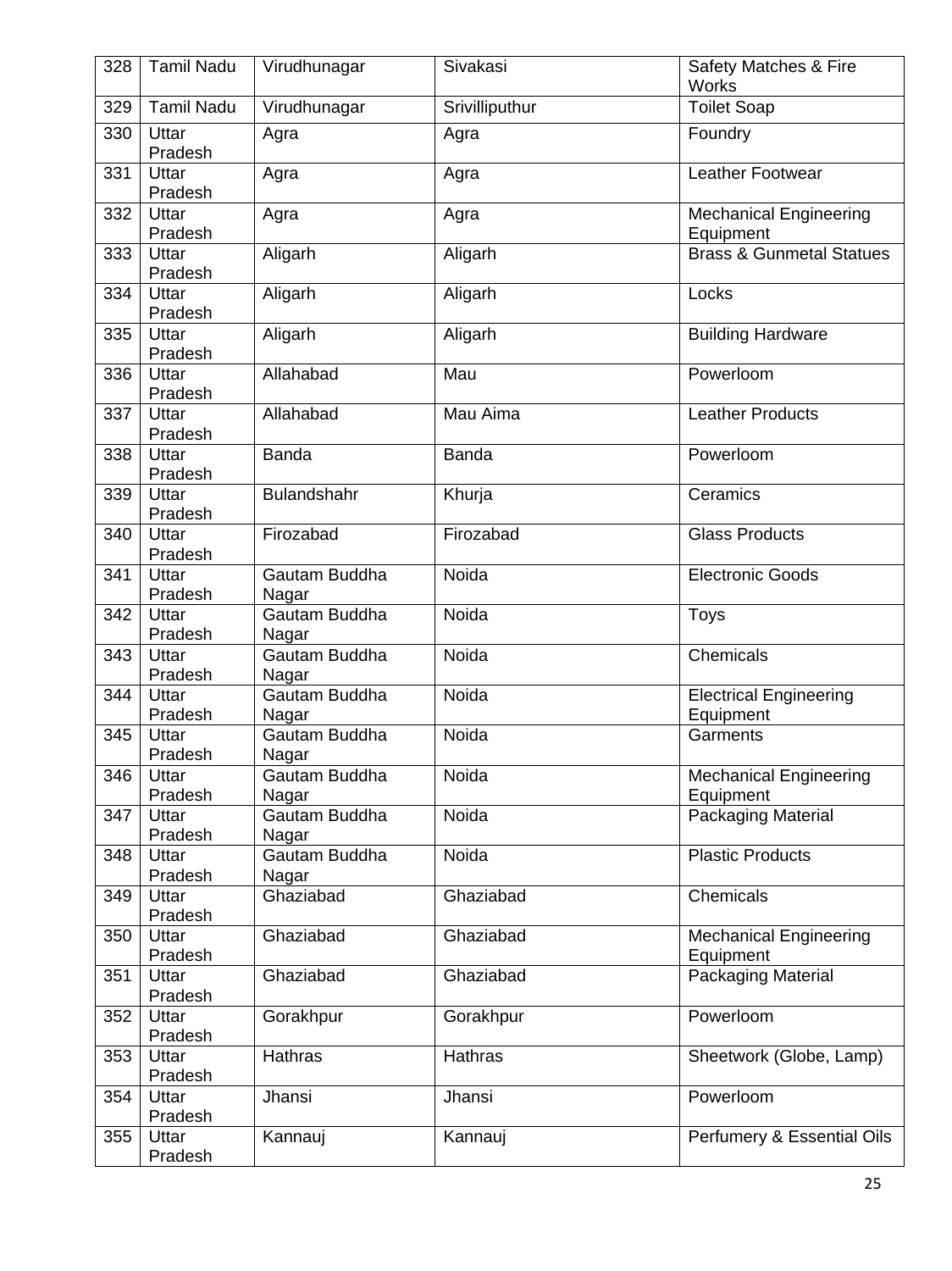| 356 | Uttar<br>Pradesh   | Kanpur                        | Kanpur                                                             | Saddlery                                     |
|-----|--------------------|-------------------------------|--------------------------------------------------------------------|----------------------------------------------|
| 357 | Uttar<br>Pradesh   | Kanpur                        | Kanpur                                                             | <b>Cotton Hosiery</b>                        |
| 358 | Uttar<br>Pradesh   | Kanpur                        | Kanpur                                                             | <b>Leather Products</b>                      |
| 359 | Uttar<br>Pradesh   | Meerut                        | Meerut                                                             | <b>Sports Goods</b>                          |
| 360 | Uttar<br>Pradesh   | Meerut                        | Meerut                                                             | <b>Scissors</b>                              |
| 361 | Uttar<br>Pradesh   | Moradabad                     | Moradabad                                                          | <b>Brassware</b>                             |
| 362 | Uttar<br>Pradesh   | Muzaffarnagar                 | Muzaffarnagar                                                      | <b>Rice Mills</b>                            |
| 363 | Uttar<br>Pradesh   | Saharanpur                    | Saharanpur                                                         | <b>Rice Mills</b>                            |
| 364 | Uttar<br>Pradesh   | Saharanpur                    | Saharanpur                                                         | Woodwork                                     |
| 365 | Uttar<br>Pradesh   | Varanasi                      | Varanasi                                                           | Sheetwork (Globe, Lamp)                      |
| 366 | Uttar<br>Pradesh   | Varanasi                      | Varanasi                                                           | Powerloom                                    |
| 367 | Uttar<br>Pradesh   | Varanasi                      | Varanasi                                                           | <b>Agricultural Implements</b>               |
| 368 | Uttar<br>Pradesh   | Varanasi                      | Varanasi                                                           | <b>Electric Fan</b>                          |
| 369 | Uttaranchal        | Dehradun                      | Dehradun                                                           | Miniature Vacuum Bulb                        |
| 370 | Uttaranchal        | Haridwar                      | Roorkee                                                            | <b>Survey Instruments</b>                    |
| 371 | Uttaranchal        | <b>Udham Singh Nagar</b>      | Rudrapur                                                           | <b>Rice Mills</b>                            |
| 372 | West Bengal        | <b>Bankura</b>                | Barjora                                                            | <b>Fishing Hooks(Information</b><br>awaited) |
| 373 | West Bengal        | HMC & Bally<br>Municipal area | Howrah                                                             | Foundry                                      |
|     | 374   West Bengal  | Howrah                        | Bargachia, Mansinghapur,<br>Hantal, Sahadatpur &<br>Jagatballavpur | Locks                                        |
| 375 | <b>West Bengal</b> | Howrah                        | HMC & Bally Municipal area<br>Sevok Rd                             | Steel Re-rolling                             |
| 376 | West Bengal        | Howrah                        | Domjur                                                             | <b>Artificial &amp; Real Jewellery</b>       |
| 377 | West Bengal        | Cooch Bihar                   | Cooch Bihar-I, Tufanganj,<br>Mathabangha, Mekhliganj               | Sitalpati/ Furniture                         |
| 378 | West Bengal        | Kolkata                       | Wellington, Khanpur                                                | <b>Electric Fans</b>                         |
| 379 | West Bengal        | Kolkata                       | Sovabazar, Cossipur                                                | Hosiery                                      |
| 380 | West Bengal        | Kolkata                       | Metiaburuj Ward No. 138 to<br>141                                  | <b>Readymade Garments</b>                    |
| 381 | West Bengal        | Kolkata                       | Tiljala, Topsia, Phoolbagan                                        | <b>Leather Goods</b>                         |
| 382 | West Bengal        | Kolkata                       | Daspara(Ultadanga), Ahiritola                                      | Dal Mills                                    |
| 383 | West Bengal        | Kolkata                       | Taltala, Lenin, Sarani                                             | <b>Mechanical Engineering</b><br>Equipment   |
| 384 | West Bengal        | Kolkata                       | Bowbazar, Kalighat                                                 | <b>Wood Products</b>                         |
| 385 | West Bengal        | Nadia                         | Matiary, Dharmada, Nabadwip                                        | <b>Bell/Metal Utensils</b>                   |
| 386 | West Bengal        | Nadia                         | Ranaghat                                                           | Powerloom                                    |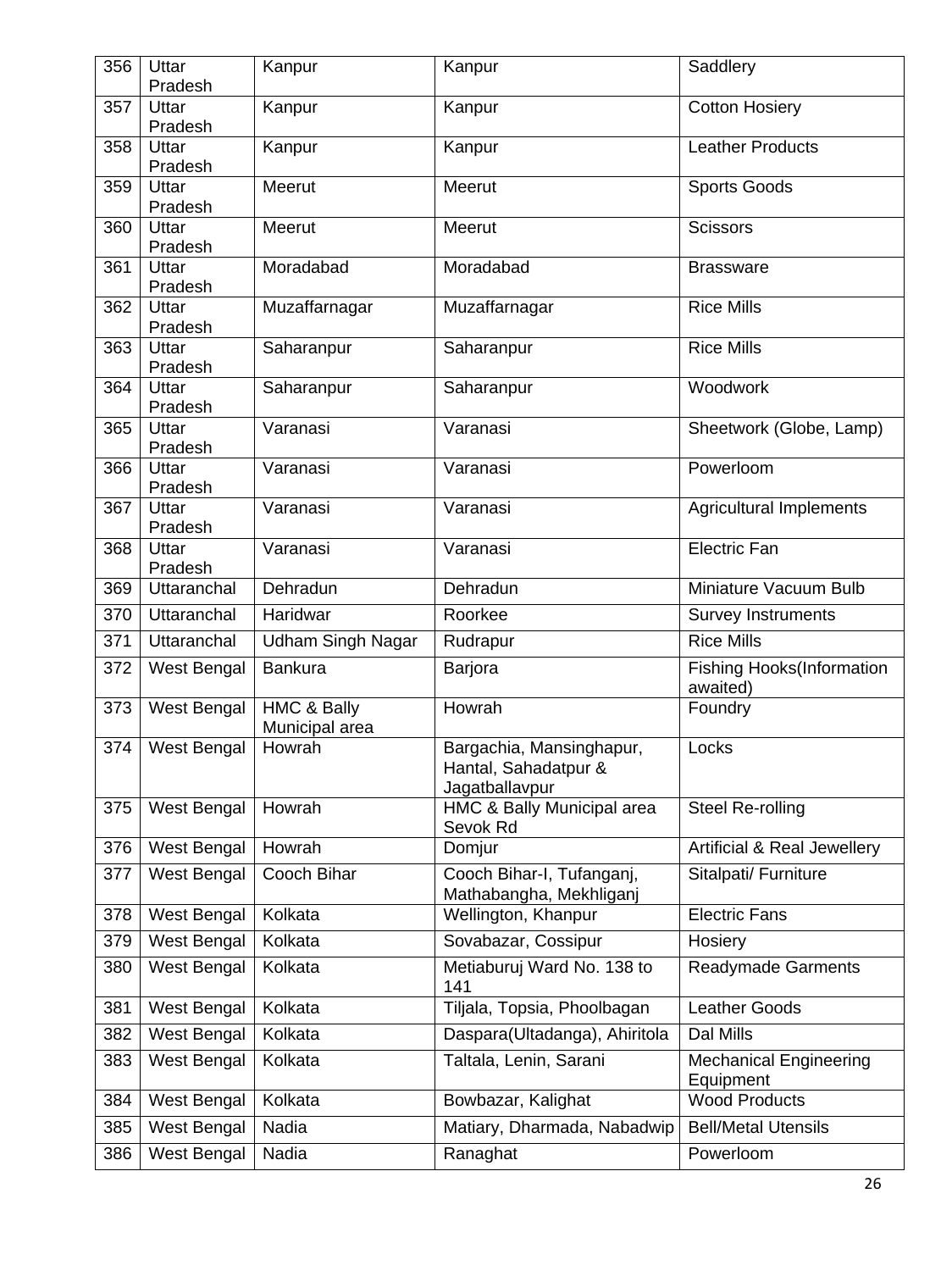| 387 | West Bengal   Purulia |                                 | Jhalda Proper, Purulia, | Handtools                   |
|-----|-----------------------|---------------------------------|-------------------------|-----------------------------|
|     |                       |                                 | Begunkodar & Tanasi     |                             |
| 388 |                       | West Bengal   South 24 Parganas | Kalyanpur,              | <b>Surgical Instruments</b> |
|     |                       |                                 | Purandarpur, Dhopagachi |                             |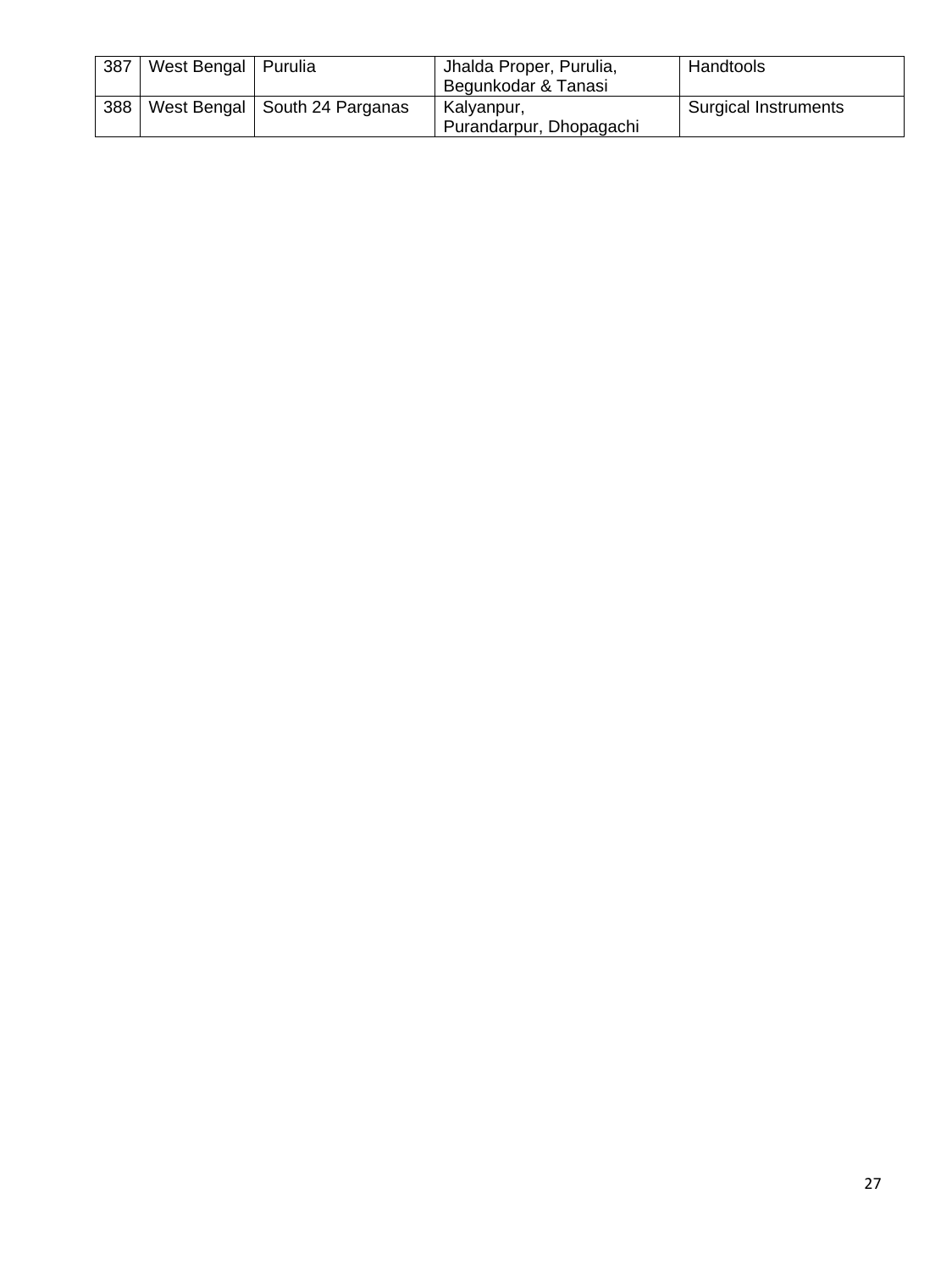# **Appendix**

# **List of Circulars consolidated by the Master Direction**

<span id="page-28-0"></span>

| SI.<br>No.     | <b>Circular No.</b>                              | <b>Date</b> | <b>Subject</b>                                                                                                                                                | Paragra<br>ph No.        |
|----------------|--------------------------------------------------|-------------|---------------------------------------------------------------------------------------------------------------------------------------------------------------|--------------------------|
| 1              | FIDD.MSME & NFS. BC. No. 10/06.02.31/2017-18     | 13/07/2017  | Investment<br>in<br>plant<br>and<br>machinery for the purpose of<br>classification as Micro, Small<br>and Medium Enterprises -<br>documents to be relied upon | 2.1                      |
| $\overline{2}$ | FIDD.FLC.BC.No.22/12.01.018/2016-17              | 02/03/2017  | Financial Literacy by FLCs<br>(Financial Literacy Centres)<br>and rural branches - Policy<br>Review                                                           | 5.5                      |
| 3              | FIDD.MSME&NFS.BC.No.21/06.02.31/2015-16          | 17/03/2016  | Framework for Revival and<br>Rehabilitation of Micro, Small<br>Enterprises<br>Medium<br>and<br>(MSMEs)                                                        | 4.8                      |
| 4              | FIDD.MSME&NFS.BC.No.60/06.02.31/2015-16          | 27/08/2015  | Streamlining flow of credit to<br>Micro and Small Enterprises<br>(MSEs) for facilitating timely<br>and adequate credit flow<br>during their 'Life Cycle'      | 4.6                      |
| 5              | Master Direction FIDD.CO.Plan.1/04.09.01/2016-17 | 07/07/2016  | Priority Sector Lending<br><b>Targets and Classification</b>                                                                                                  | 1.3<br>(d), (e),<br>2.2, |
| 6              | RPCD.MSME&NFS.BC.No.61/06.02.31/2013-14          | 02/12/2013  | <b>Revised General Credit Card</b><br>(GCC) Scheme                                                                                                            | 4.4                      |
| $\overline{7}$ | RPCD.MSME&NFS.BC.No.74/06.02.31/2012-13          | 09/05/2013  | Mechanism<br>for<br>Structured<br>monitoring the credit growth<br>to the MSE sector                                                                           | 4.1, 4.9                 |
| 8              | RPCD.CO.MSME&NFS.BC.40/06.02.31/2012-2013        | 01/11/2012  | Guidelines for Rehabilitation<br>of Sick Micro and Small<br>Enterprises                                                                                       | 4.8                      |
| 9              | RPCD.MSME&NFS.BC.No.20/06.02.31/2012-13          | 01/08/2012  | Micro and Small Enterprises<br>Sector - The imperative of<br>Financial<br>Literacy<br>and<br>consultancy support                                              | 5.5                      |
| 10             | RPCD.MSME&NFS.BC.No.53/06.02.31/2011-12          | 04/01/2012  | Issue of Acknowledgement of<br>Loan Applications to MSME<br>borrowers                                                                                         | 4.1                      |
| 11             | RPCD.SME&NFS.BC.No.35/06.02.31 (P)/2010-11       | 06/12/2010  | Ownership of units - Two or<br>more undertakings under the<br>same ownership - Status of<br>the unit                                                          | 2.7                      |
| 12             | RPCD.SME&NFS.No.90/06.02.31/2009-10              | 29/06/2010  | <b>Recommendations</b><br>of<br>the<br>Prime Minister's High Level<br><b>Task Force on MSMEs</b>                                                              | 3.4, 6.5                 |
| 13             | RPCD.SME&NFS.BC.No.79/06.02.31/2009-10           | 06/05/2010  | Working Group to Review the<br><b>Credit Guarantee Scheme for</b><br>Micro and Small Enterprises<br>(MSEs) - Collateral free loans<br>to MSEs                 | 6.6                      |